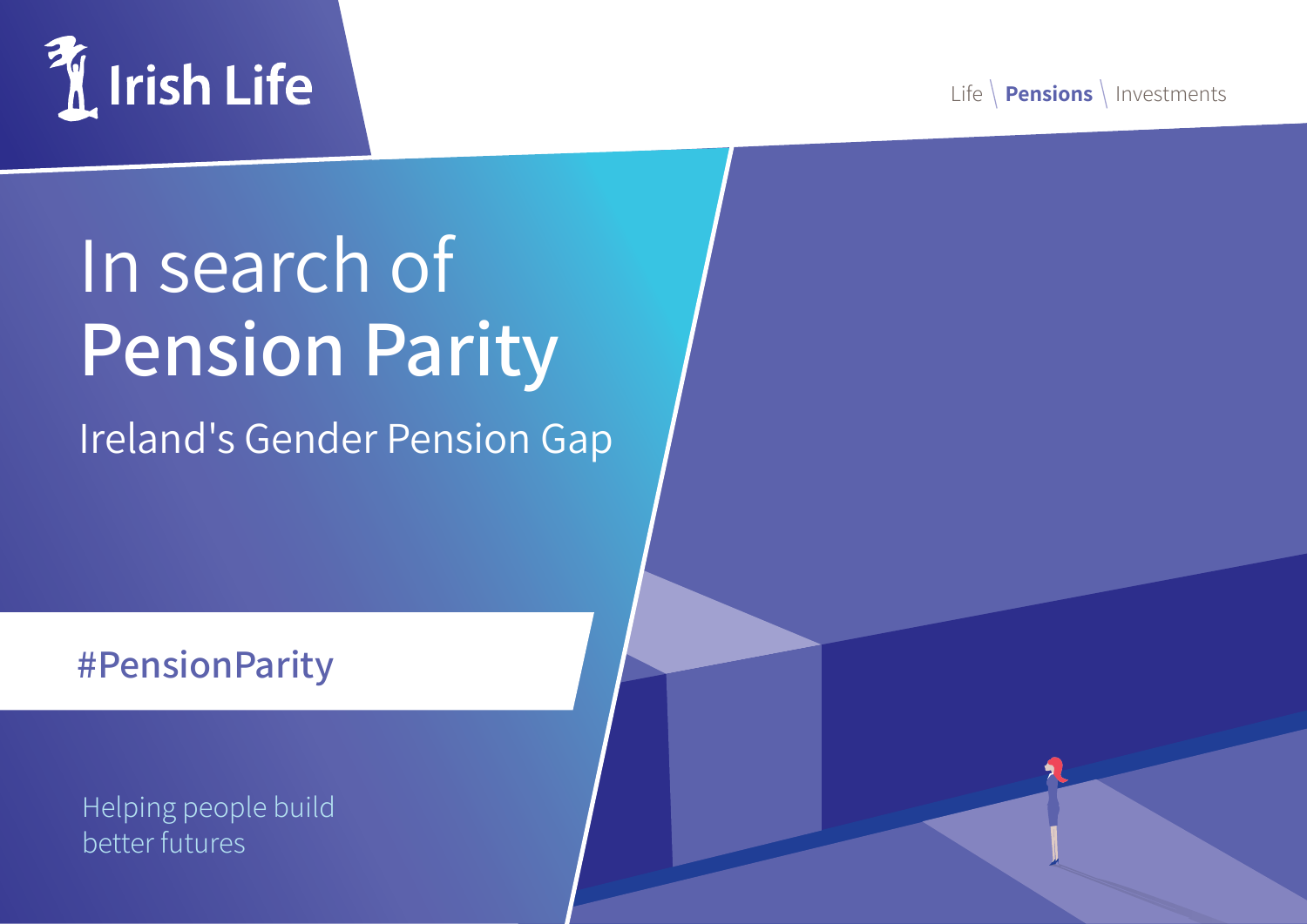## **Irish Experience. Global Strength.**



Irish Life is one of Ireland's leading financial services companies with over 1 million customers. For over 75 years, we've been helping people in Ireland look after their pensions, investments and life insurance. So when we say 'We know Irish life. We are Irish Life', we mean it.

And because we look after close to 4,000 company pension plans, we know Irish businesses too.\*

- > Irish Life Investment Managers have €103.8bn of assets under management.\*
- > We manage pensions for 9 of the 10 biggest Irish companies and 8 of the 10 biggest US companies based in Ireland\*

\*Source: Irish Life Investment Managers, 2022.



Irish Life is part of Great-West Lifeco group of companies, a global leader in financial services. This means we have access to experience and expertise on a global scale, to bring you the best mix of local knowledge and international experience.

## **Solvency and Financial Condition Report**

Irish Life's current Solvency and Financial Condition Report is available on our website at www.irishlifecorporatebusiness.ie/about-us

## **Data Privacy Notice**

The Irish Life Data Privacy Notice is always available on our website at https://www.irishlife.ie/ila-privacy-notice/ or you can ask us for a copy.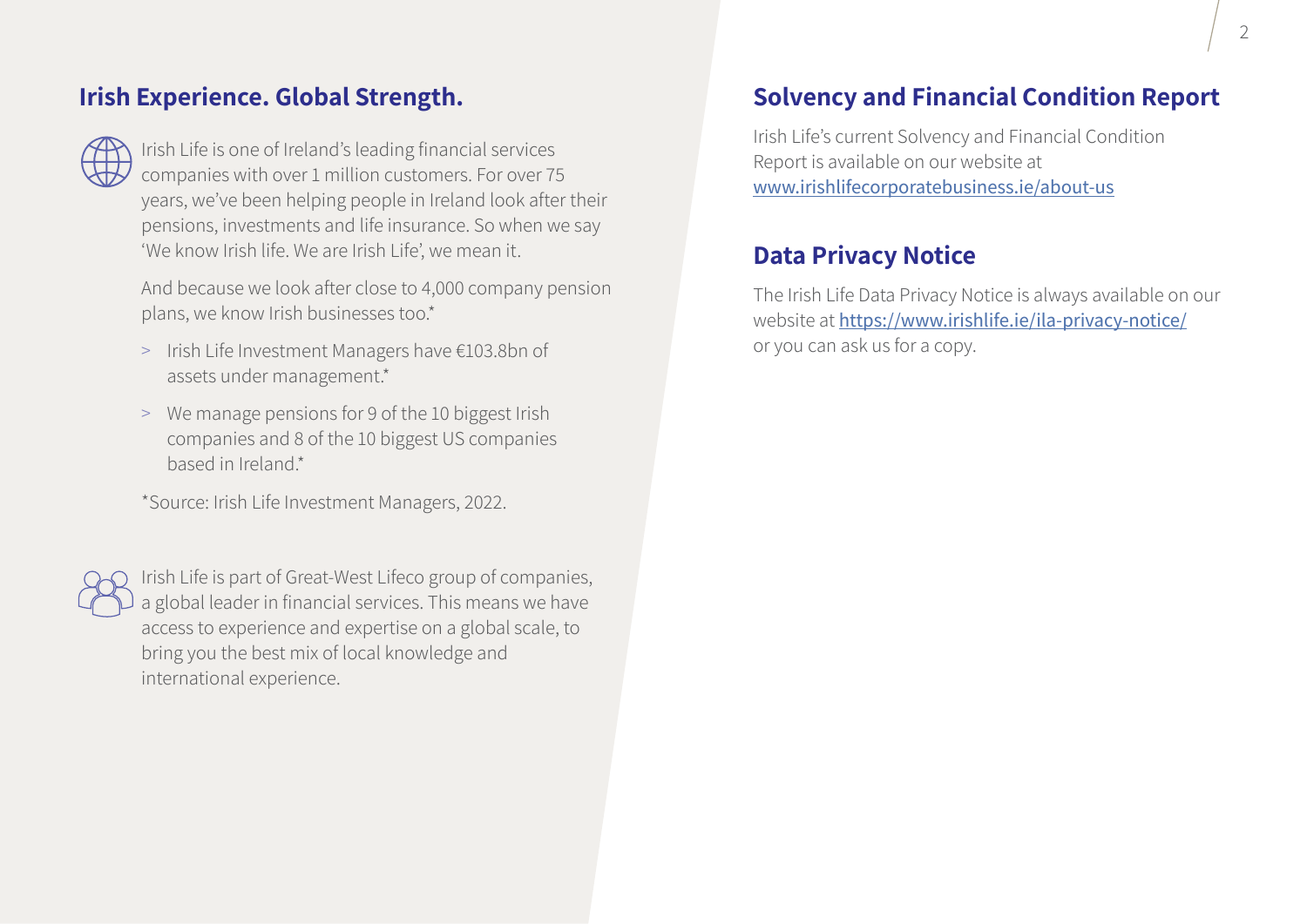## **Contents**

| Introduction            |    |
|-------------------------|----|
| The gender pension gap  |    |
| The 'whens' and 'whys'  | 11 |
| <b>Money Matters</b>    | 18 |
| Possible solutions      | 32 |
| Methodology and sources | 38 |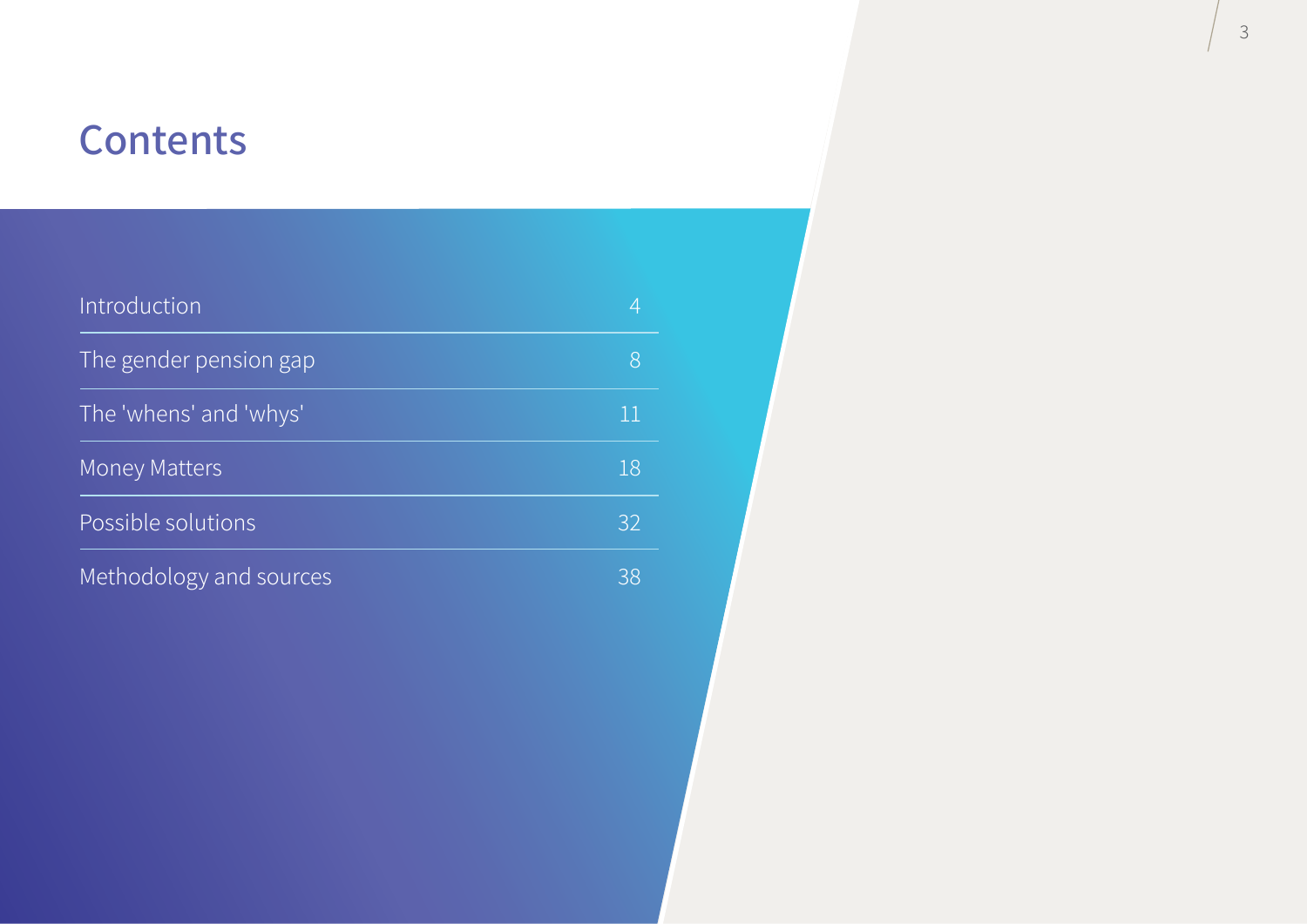

# Introduction 1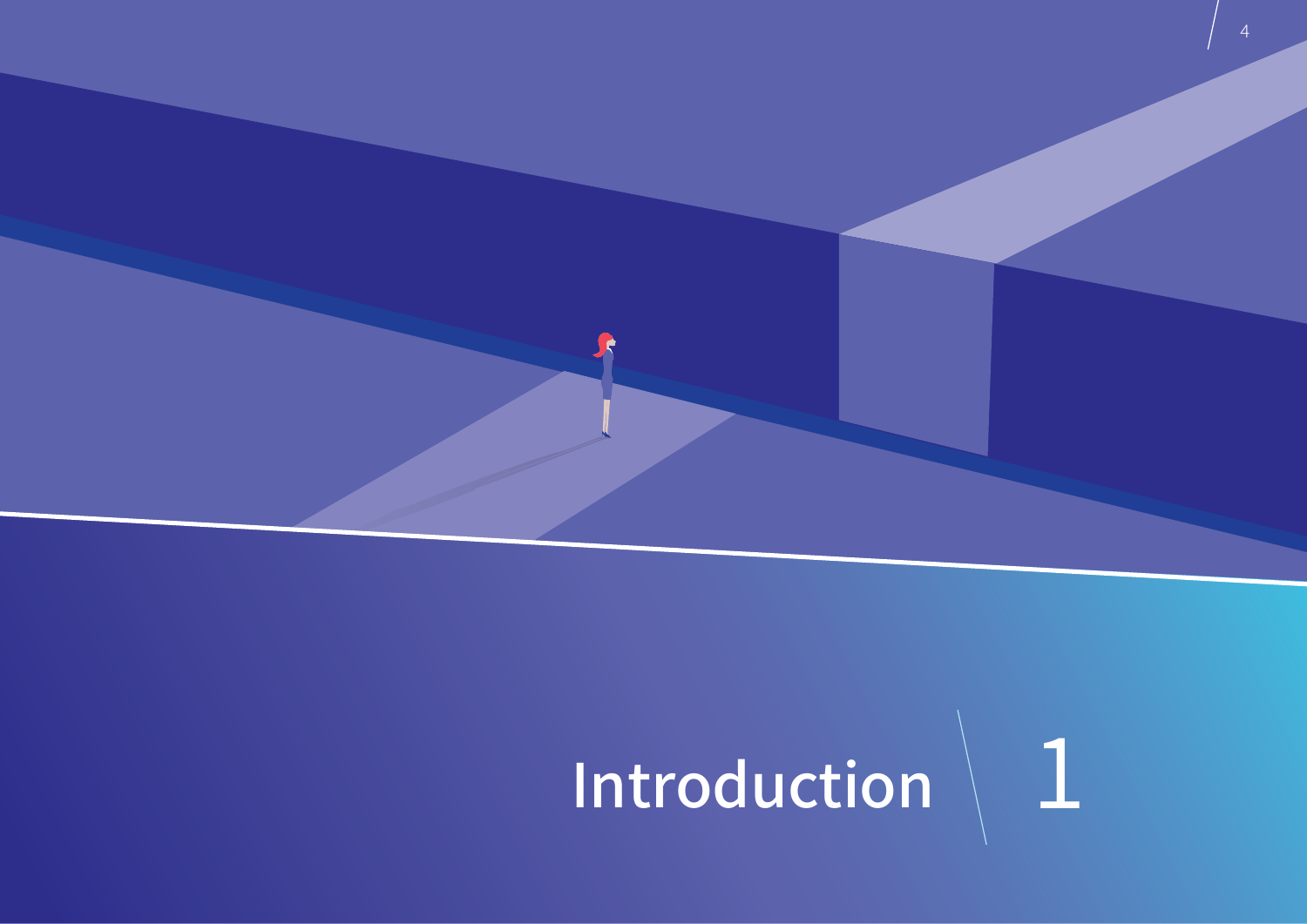## **A gender pension gap emerges**

While much has been written about the 14% gender pay gap<sup>1</sup>, less thought has been given to the emerging gender pension gap, which sees women in Ireland potentially looking at pensions of around 22% less than men<sup>2</sup>. Some European reports estimate the gap to be as high as 37.5%<sup>3</sup>.

According to Irish Life data, women in Ireland could see pension pots of €120,000 less than men<sup>2</sup>. And for certain generations of women the gap may be even higher<sup>4</sup>.

Women not only have smaller pensions, but they also live five years longer on average than men, with a life expectancy of 83 years according to the CSO<sup>5</sup>. This means their smaller pension pot has to sustain them much longer.

In Ireland we have one of the highest retirement ages in the world, as state pension entitlement doesn't kick in till 66, and is set to creep up to 68 by 2028. Compared to Iran, for example, where the retirement age is 60 for men and 55 for women; or Sri Lanka, where it's 55 for both genders, our much higher retirement age creates a real income challenge for everyone at that stage in life, meaning many of us will have to work till at least 66 (or 68), when the state pension entitlement becomes available.

So the concept of an imbalance at that point, which is likely to leave one gender in an even more challenging predicament, is a real worry.

#### **But the big question is: why does the gap exist?**

As the market-leading provider of occupational Defined Contribution (DC) plans in Ireland, Irish Life is in a unique position to look for answers and provide support in remedying this issue, which faces companies in every industry across Ireland and beyond.

It's time for change and as employers in this sphere, we all need to put our heads together to work towards creating an environment where men and women face retirement on an equal footing. We welcome you with us on the journey towards balance.



#### **John Alford** Irish Life EMPOWER Research and Insights,

September 2019

Join the conversation today **#PensionParity**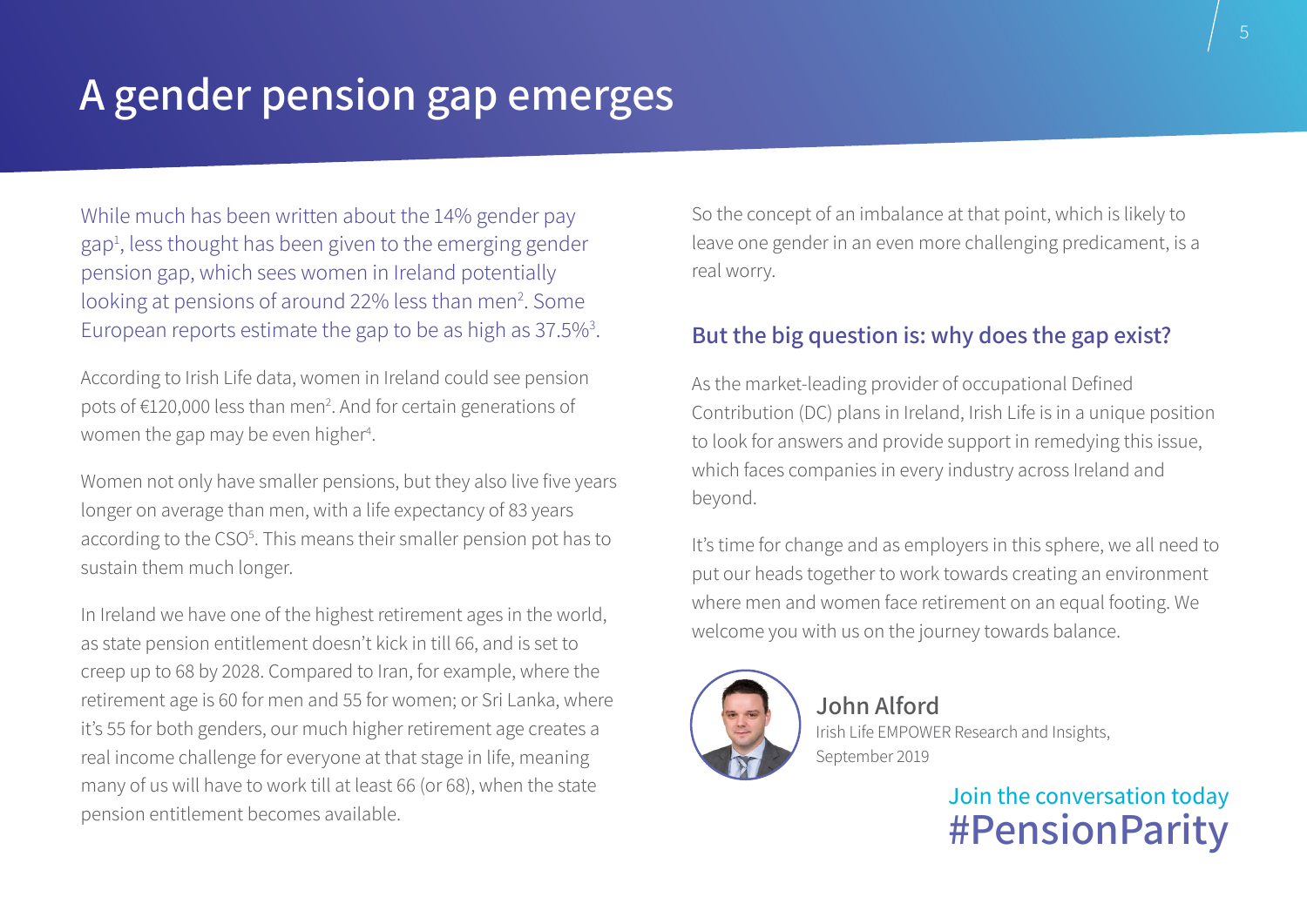#### **Key takeaways at a glance**

- > With women in Ireland likely to draw down pensions of around 22% less than men<sup>2</sup>, it seems the gender pay gap is aging into a gender pension gap.
- > As pension contributions are generally tied to salary, time spent in employment is a factor which undoubtedly affects women's capacity to build equal comparative pension pots. European studies suggest that men spend seven more years in paid employment than women<sup>12</sup>, while women are three times more likely to reduce hours/work part-time than men<sup>13</sup>.
- > In the 12 months to August 2019 men drew down average pension pots of €125,000 versus €69,000 for women in the Irish Life Direct Contribution (DC) Plans<sup>4</sup>. And looking to the future, women in Ireland could see pension pots of circa €120,000 less than men<sup>2</sup>.
- > Women not only have smaller pensions; they also live five years longer on average than men, with a life expectancy of 83 years according to the CSO<sup>5</sup>. So depending on what women do with their pension pots at retirement, their smaller pot may have to sustain them longer. The question is - why?
- > Is it participation in the workforce? While it's true that 70% of men aged between 15-64 are in work versus 60% of women<sup>7</sup>, this doesn't explain the disparity in comparative pension pots.
- > And it's not because women are less likely to participate in a pension plan. In fact 48% of employed women versus 47% of men are members of pension plans in Ireland<sup>6</sup>. Both Irish Life and these wider CSO stats show that when a pension is made available, women are more likely to take one out than men.
- > There is also no major discrepancy in the percentage contribution of salary or the percentage of people making Additional Voluntary Contributions (AVCs) – which is roughly even for both men and women<sup>8</sup>.
- > It is only when monetary amounts (rather than percentiles) are taken into account that some explanation for the gender pension gap becomes apparent. While pension percentage contributions are similar, the actual amounts being contributed monthly are substantially different, pointing to a big variance in base salaries<sup>9</sup>.
- > That divergence reaches its peak when men and women are in their early-fifties, lessening but never closing afterwards, in the run up to retirement – with men in that bracket earning nearly  $\epsilon$ 20,000 more than women<sup>10</sup>.

## Join the conversation today **#PensionParity**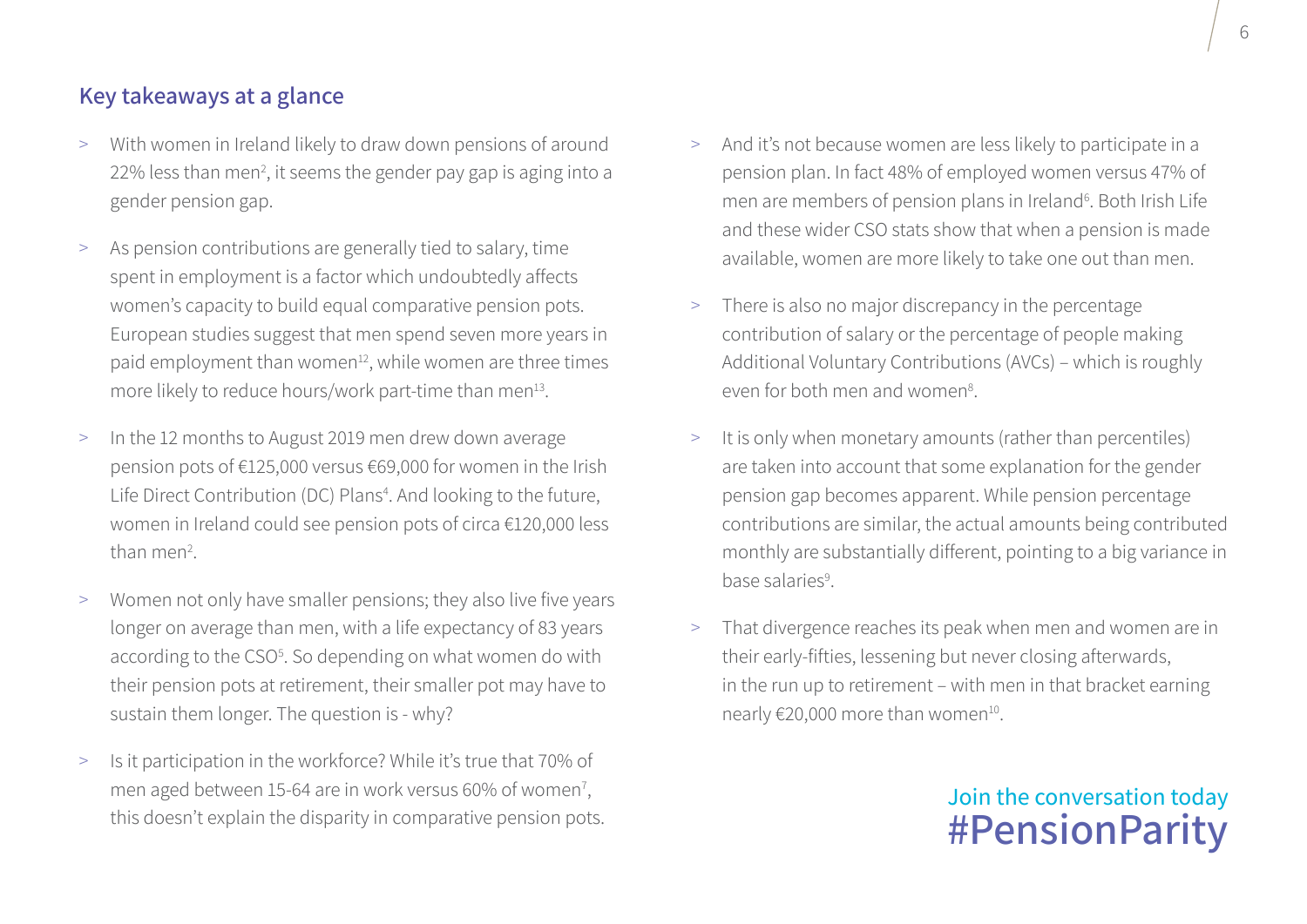7

7

- > However, the disparity is smaller across other age segments, which suggests that it may be a legacy issue and that the women of Generation X (born 1961-1981) will feel the difference more explicitly<sup>11</sup>. Women born after the early-1980s are unlikely to be as impacted by this disparity.
- > So the final question is: are there ways and means to resolve the disparity? We explore several potential routes to help restore balance via legislative, corporate and pension plan solutions.

## **"women** not only **have smaller pensions;**

They also **live five years longer**"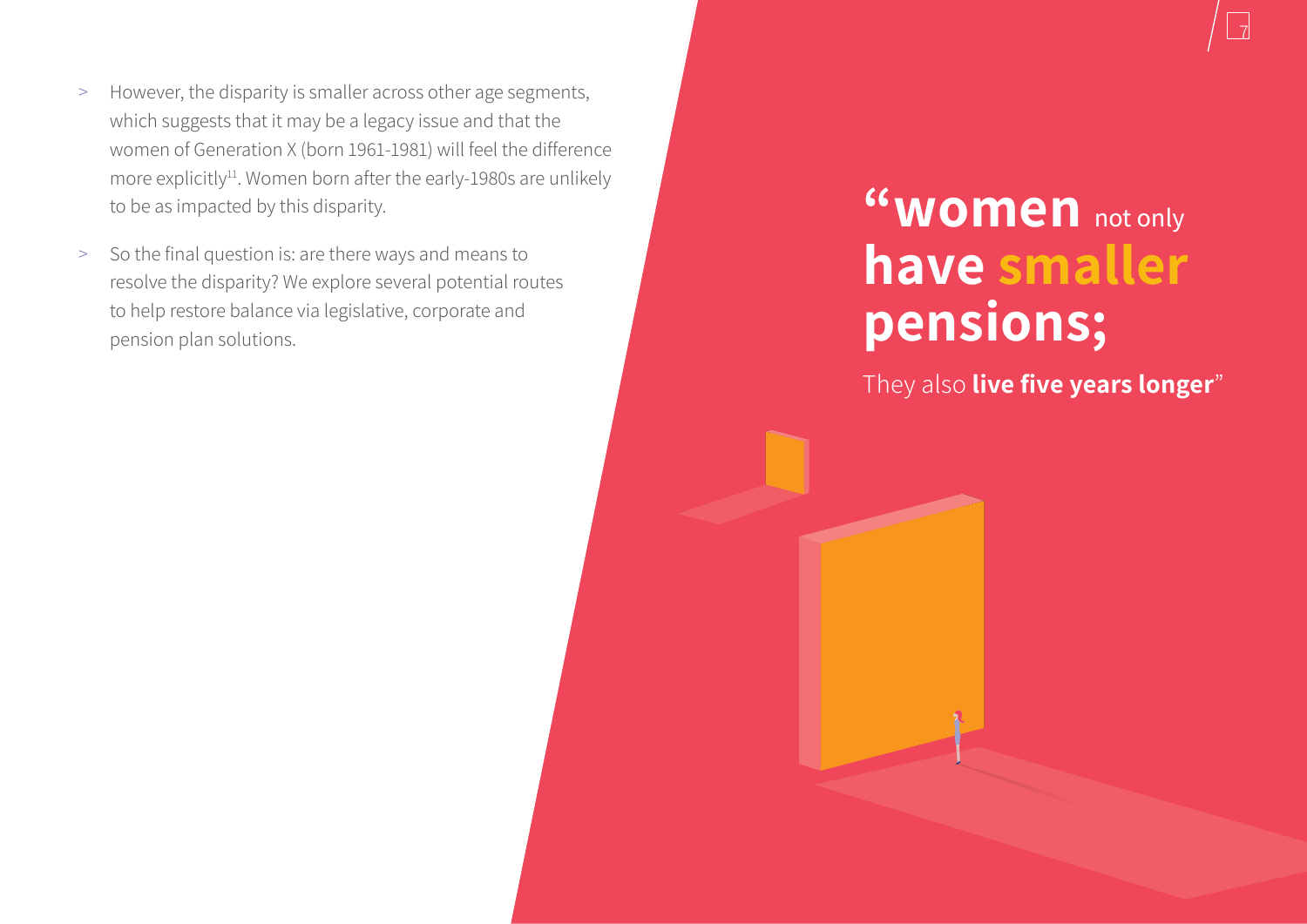# The gender pension gap 2

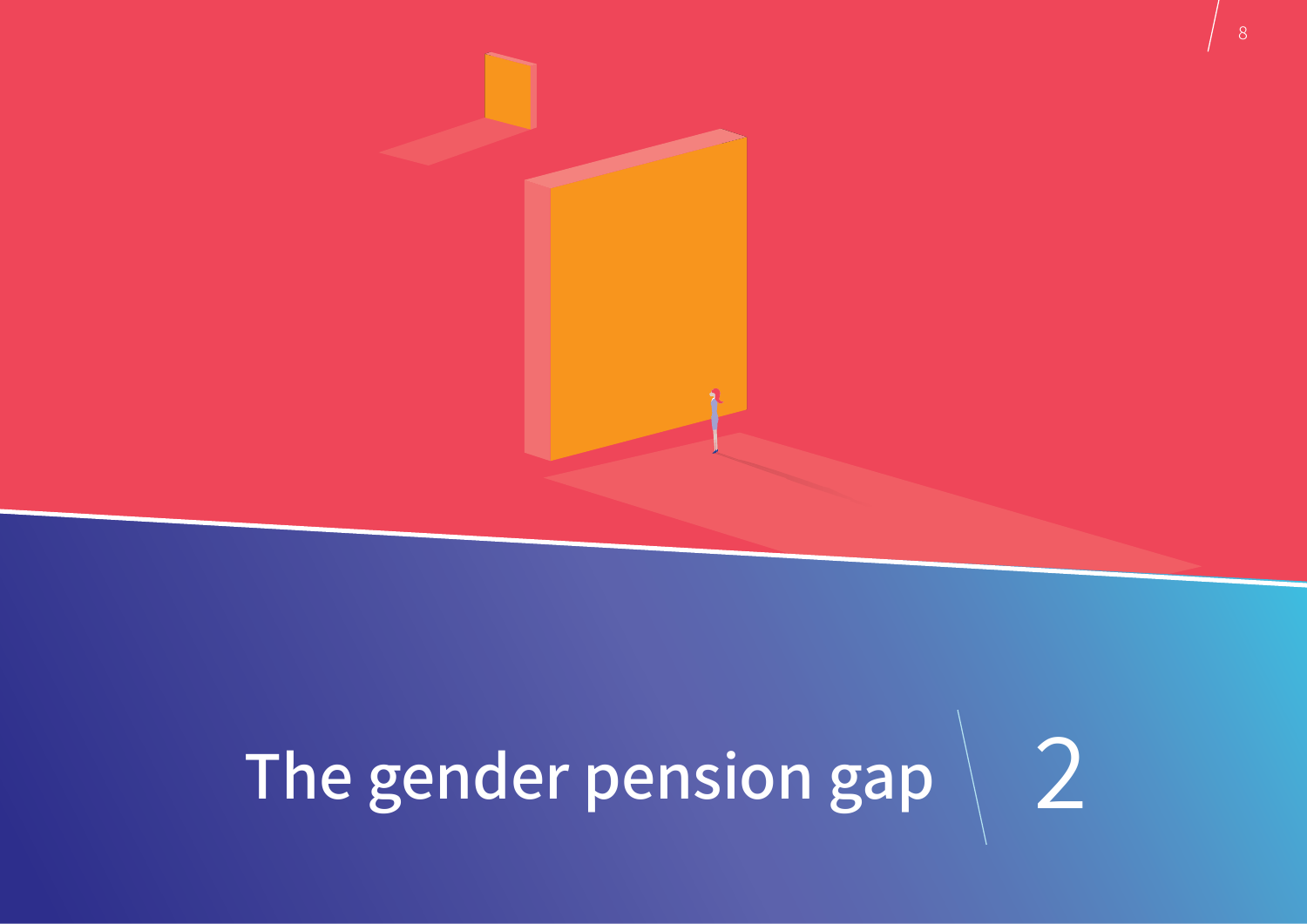## **The gender pay rap evolves into a pension gap**

#### In the introduction of this report, we briefly touched on how men are seeing considerably larger pension pots than women.

A look at the actual retirement funds drawn down by women and men in Irish Life DC plans in the 12 months leading up to August 2019 illustrates a significant current gender pension gap – with women seeing pots of €56,000 less than men currently<sup>4</sup>.

The chart on the next page looks to forecast future pension pots, using average salary figures at every age point from 25 - 65 for men and women in Irish Life DC plans, assuming equal contribution rates and not taking into account any potential breaks in contributions.

The difference in likely outcomes here is stark, with men looking at funds of almost €100,000 more than women.

This highlights the potential divergence in pension outcomes between men and women over time, based on salary disparity alone. The potential reasons for the gender salary disparity are vast and include historic bias, gender roles and a lack of support for women.

Later we layer in the impact of career breaks as well as salary inequality into the gender pension gap equation and the disparity only increases.

The gender pension gap is inarguable – but the question of why is what we'll look at now.

#### **Average retirement funds currently being drawn down from DC plans**

- A Average fund overall
- B Average men's fund
- C Average women's fund

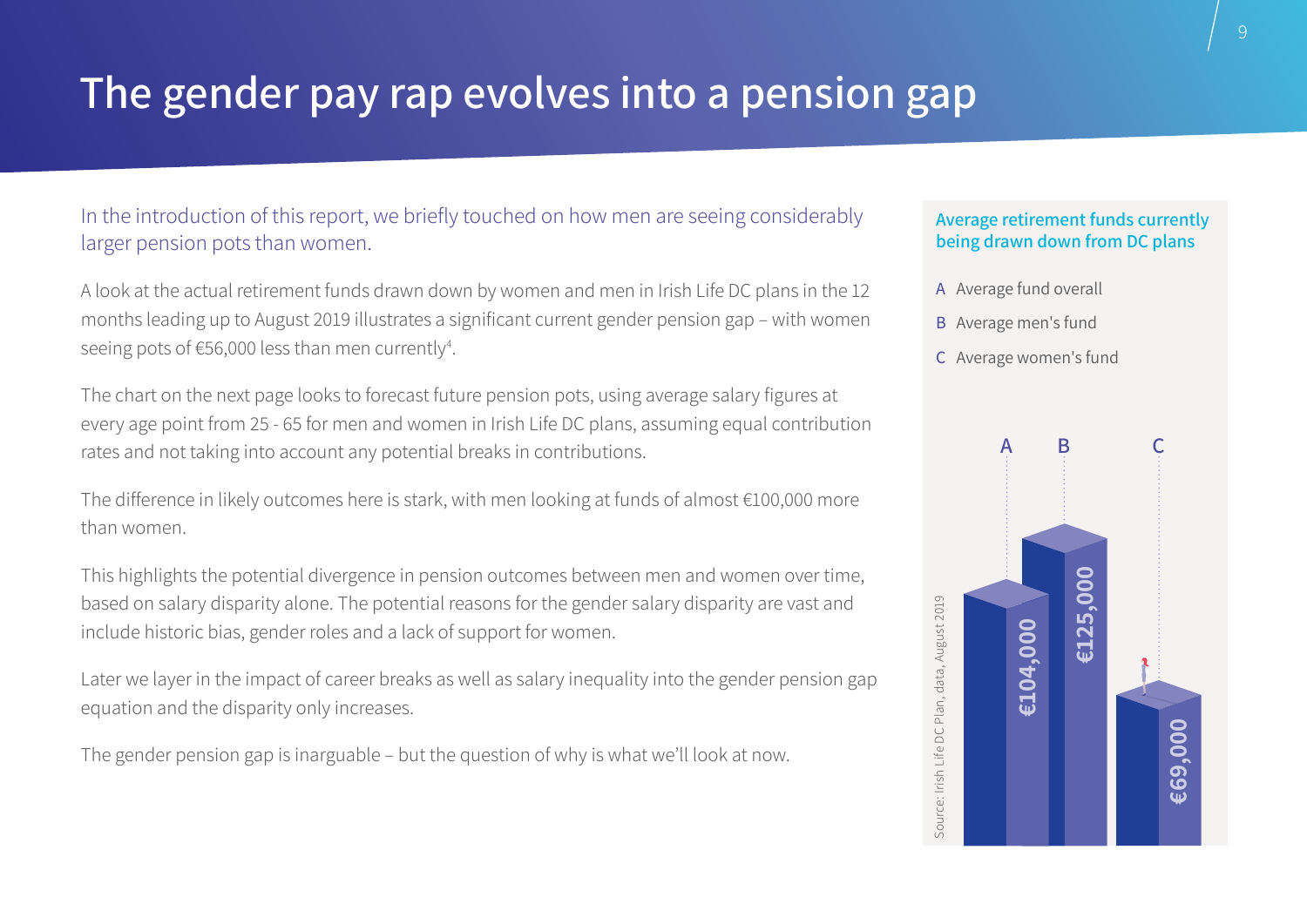## **Pension Pot Trajectory - Men vs Women**



#### **FIG. 1**



#### **Assumptions for calculations**

These figures assume a 4% investment growth.

Based on 10% salary pension contributions (5% Employee + 5% Employer).

**Warning: These figures are estimates only. They are not a reliable guide to future performance.**

Source: Irish Life DC Plan Data, March 2019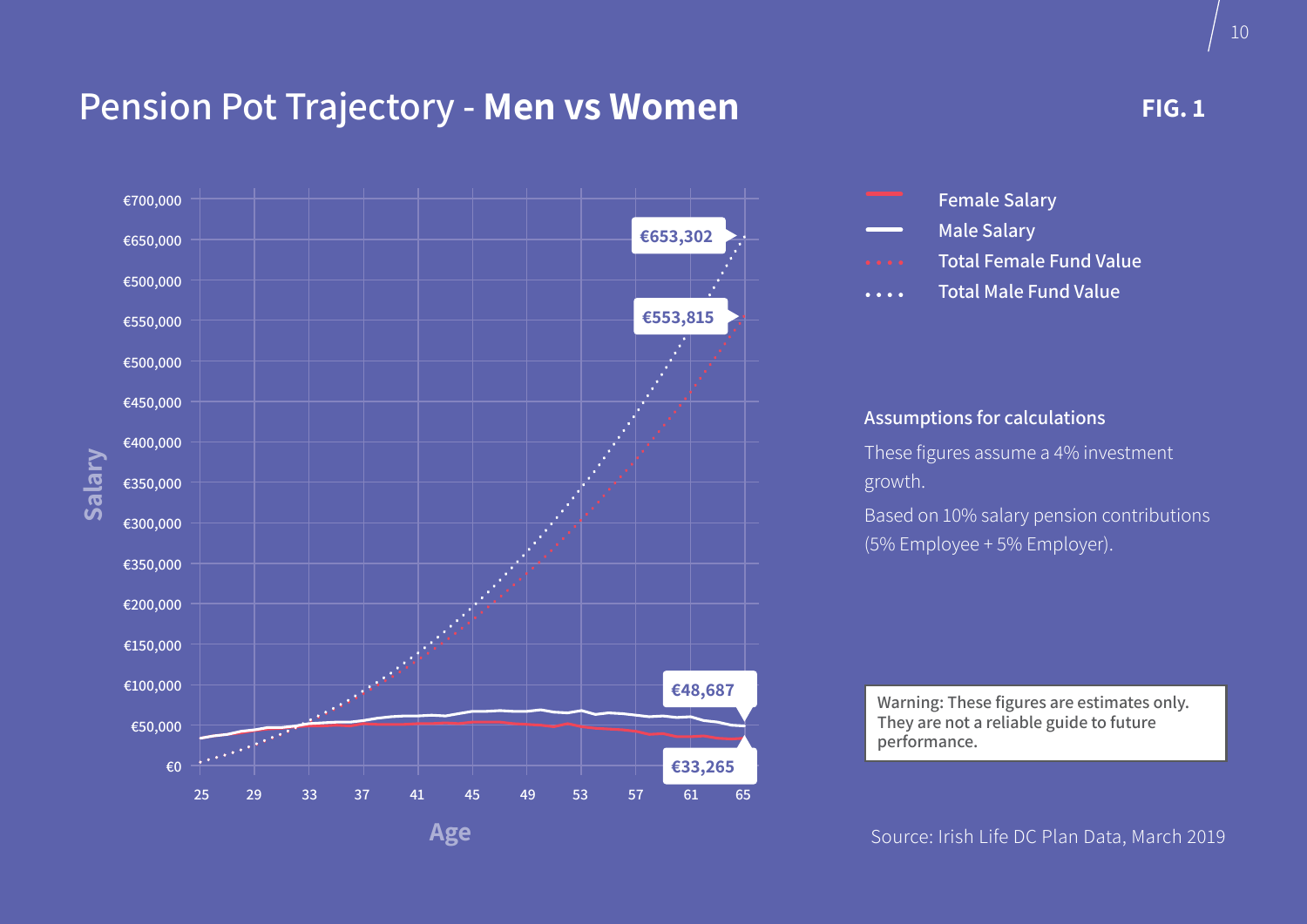

## The 'When' and 'Whys' 3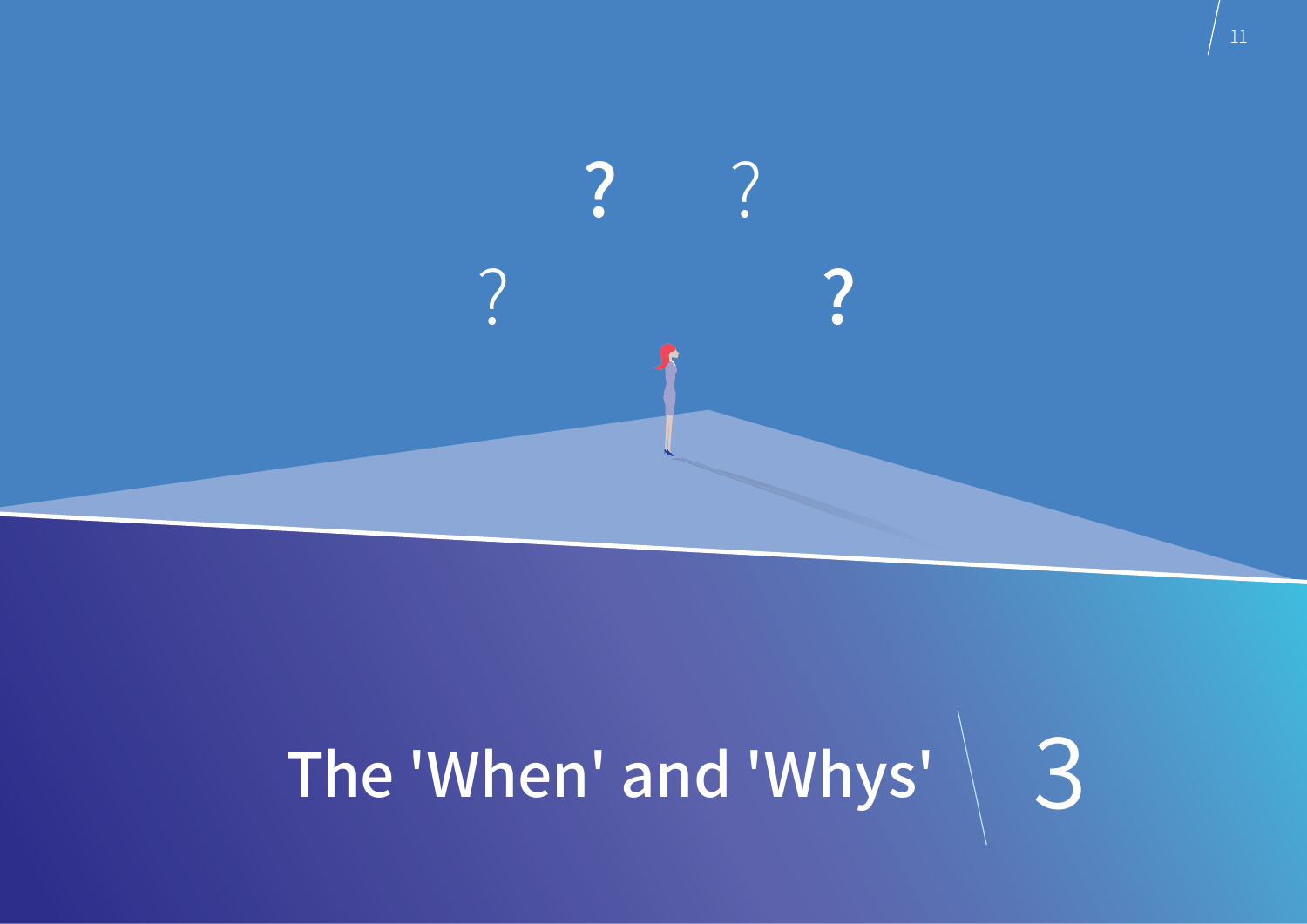## **Are women simply less active in their pensions?**





While it is true to say that men are more likely to be participating in the workforce, with the CSO quoting a 55:45 ratio of men to women in the Irish workforce<sup>14</sup> and Irish Life data showing a similar 57:43 split<sup>15</sup>, that doesn't explain why men's comparative pension pots are so much larger than women's.

In this section, we're going to look at the primary factors that might explain the difference, as well as quashing several that don't.

#### **Are women less likely to join than men?**

It's easy to presume that men are more likely to join a pension scheme than women, which could account for a larger average pension pot. However, that's not the case. CSO data actually shows that men and women join pension plans at roughly a similar rate<sup>16</sup>.

The average age when men and women are joining pension plans is an obvious factor to examine too: women on average join their plan a full year ahead of men, at  $36^{17}$  – which, presuming all else is equal, should put them on a stronger footing. So based on both CSO and Irish Life data we can rule out women starting pensions later than men as a key factor contributing to the pension gap.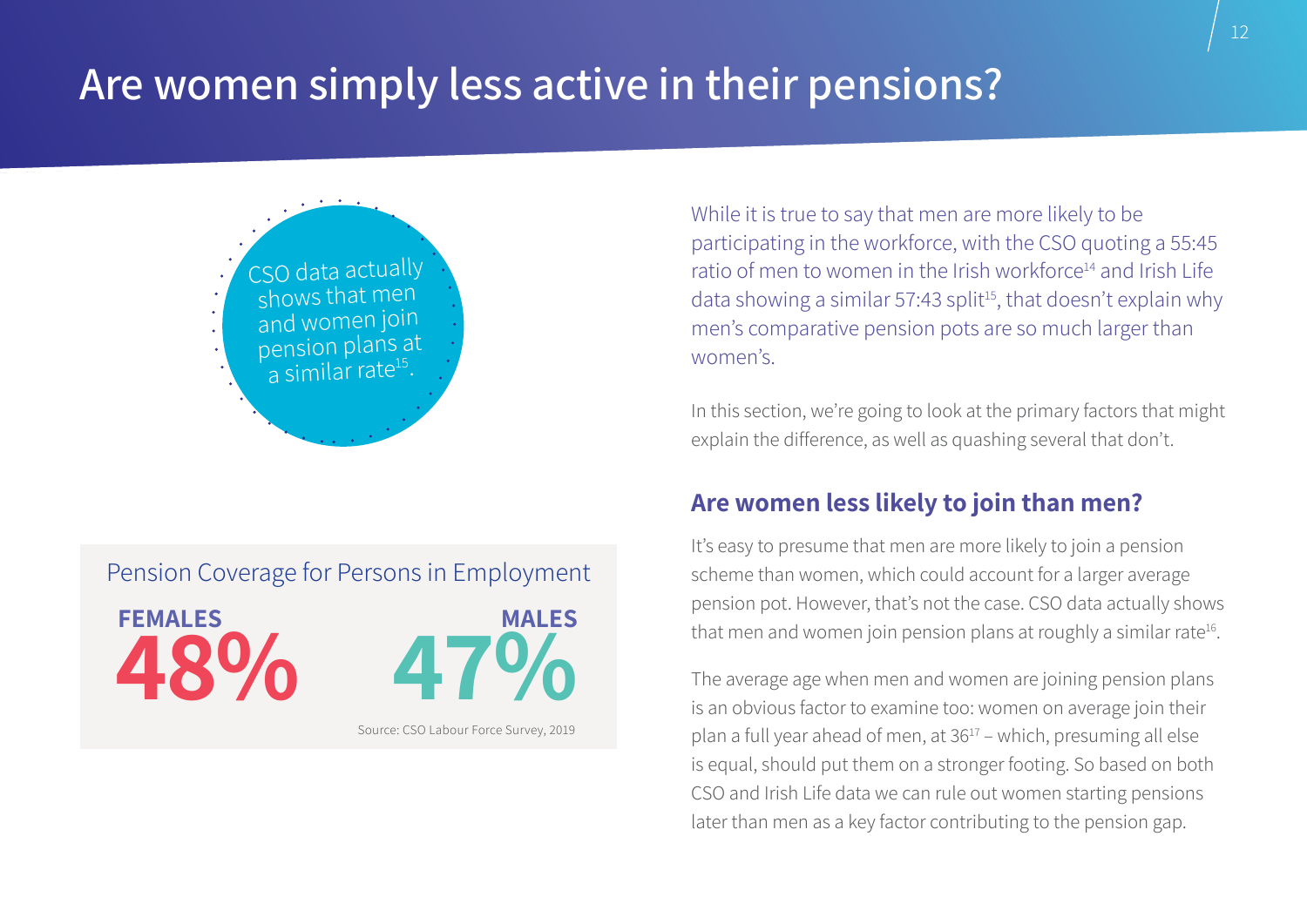## **Percentage, Former and Deferred Members in Plan**

**FIG. 2**



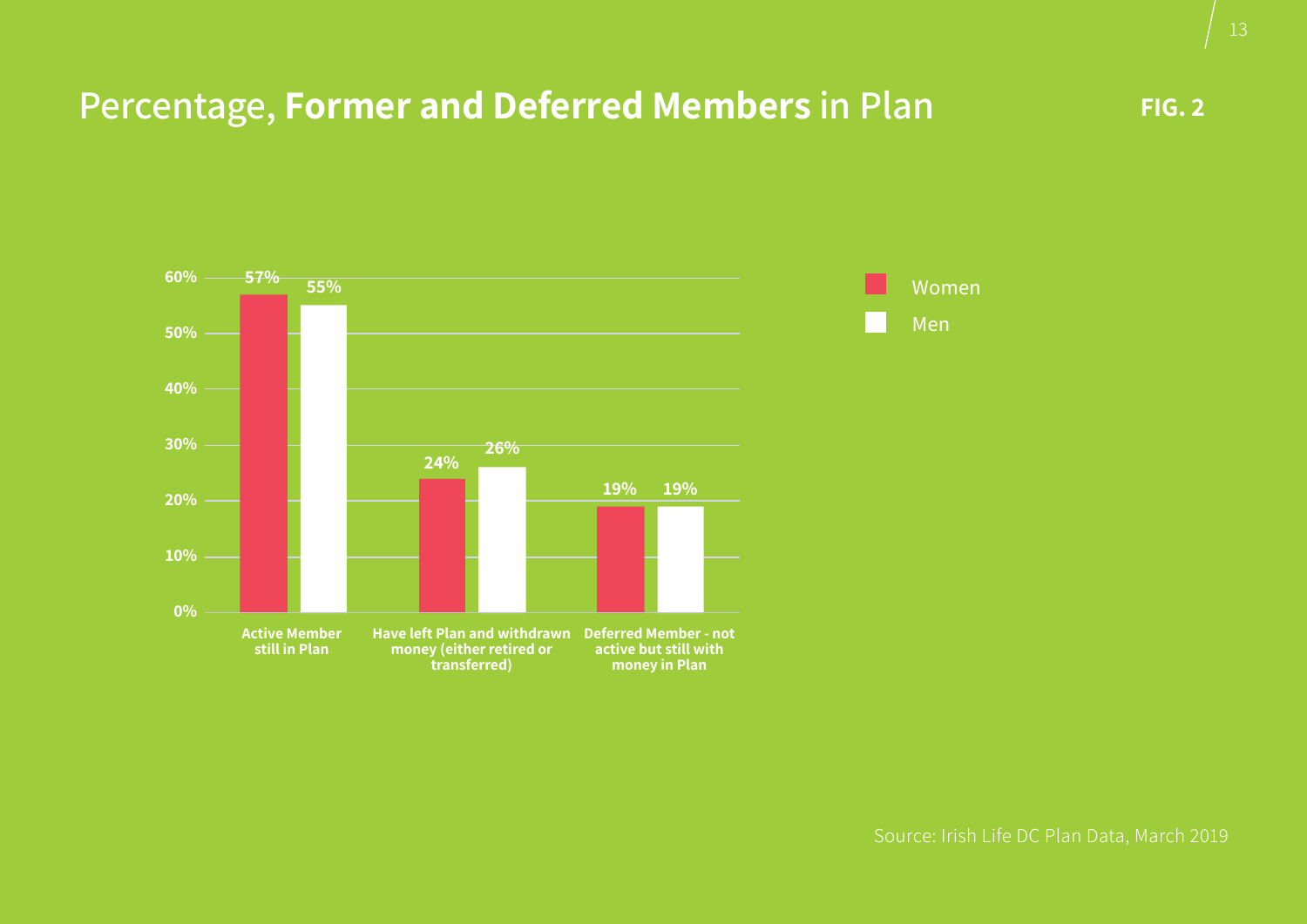Of course, joining a pension plan doesn't necessarily mean you'll stay in. You might withdraw from it, move it or put it on pause.

The length of time you actively contribute to your pension can significantly impact the final pot. Obviously, the longer you save, the more money you'll accrue. And the power of compound interest simply underscores this fact.

Is it a case then, perhaps, that women are more likely to leave their plans?

## **Are women more likely to leave pension plans more than their male counterparts?**

Again: it's another strong 'no'.

Looking at a 10-year period (start of 2009 to end 2018) rather than one particular moment in time, statistically women are 2% more likely to still be active in their plans<sup>18</sup>. Again this is another small point, but it does help to dispel the notion that perhaps women are less active in terms of their pension participation.

## **The pension pot: are women contributing at a lower rate than men?**

If women and men are starting their pensions at roughly the same age and staying in the plan in similar numbers, then another obvious consideration in potentially explaining the difference could be the contribution rates.

## **FEMALES 36 MALES 37** Average age of joining DC Plans Source: Irish Life DC Plan Data, March 2019

However looking at (FIG. 3) men and women are neck-in-neck on the percentage of salary that they're contributing (4% each), which again, though worth exploring, is ultimately negligible and does not provide an explanation for the discrepancy in final pension pot funds.

## **Are women less likely to make AVCs?**

Women and men are also making AVCs (Additional Voluntary Contributions – extra 'top-ups' to their pension pots) at essentially the same rates too (FIG. 3), ruling this out as a potential key factor explaining the gap.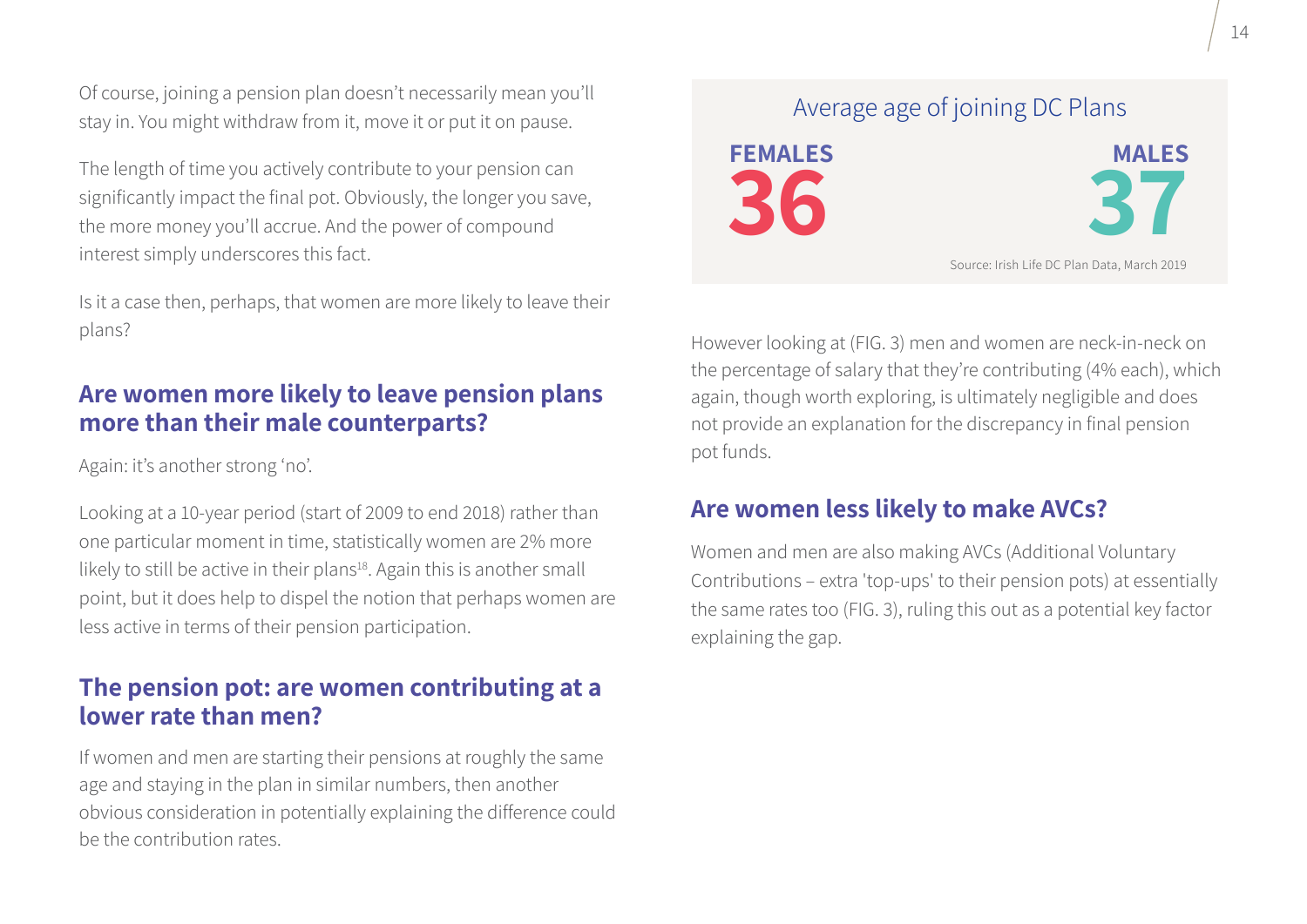## Average percentage of **salary being contributed FIG. 3** FIG. 3



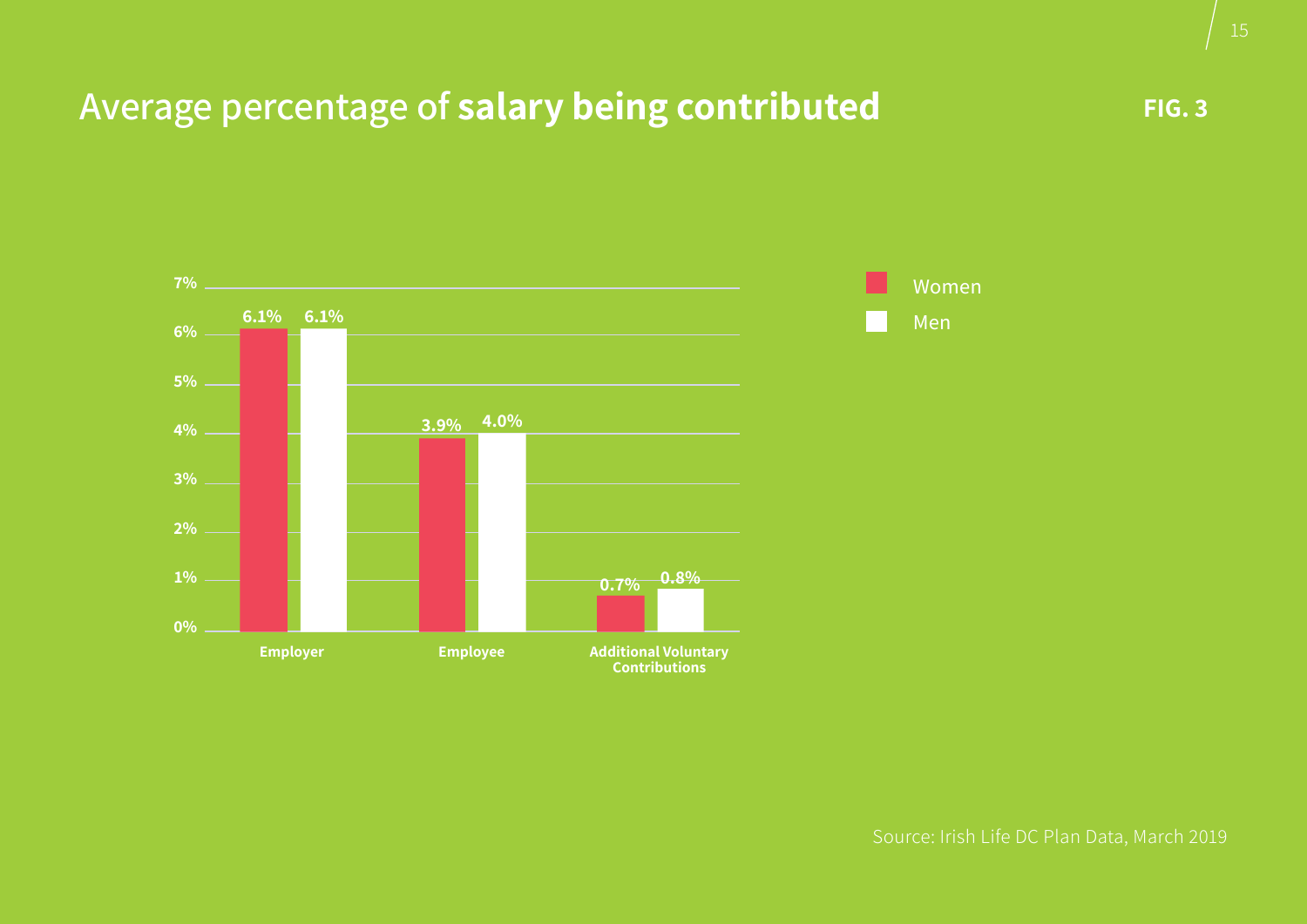

## **Could the difference be down to investment approaches across genders?**

It's worth noting that investment choices made by men and women in the DC plan aren't likely to be a significant cause for the pension disparity either.

While there's a common perception that men are far more proactive and likely to invest in high-risk funds, 79% of men in the DC plans are invested in the default strategy as are 84% of women<sup>19</sup>, meaning the norm across both genders is to avoid taking on the responsibility of carving out one's own investment strategy and go with the plan default, which is approved by the trustees.

#### **Money talks**

In the pension sphere we tend to talk in percentages. As an integral part of benefit packages, pensions are automatically tied to salary, which means all aspects of contributions, AVCs etc. tend to be defined in terms of percentage of salary. However, when we move from examining percentage terms to comparing actual monetary amounts, the disparity immediately becomes more apparent.

While the percentage employee contribution rates of 4% in (FIG. 3) may be the same, women are contributing almost €700 per year less than men in monetary terms – which would easily add up to a significant gap over a working lifetime. And when the employer amount is also factored in, the gap widens even further.

The gender pay gap, where women earn less on average than men (based on all gross hourly earnings for all paid employees), means that men are readily able to contribute larger monetary sums to their pension pot.

Men and women are joining pension plans around the same time. They are contributing similar percentages. They are following similar investment strategies. Yet the difference in final tally is significant.

In section three, we'll consider the figures, why this is happening, and look at some potential solutions to foster pension parity in Ireland.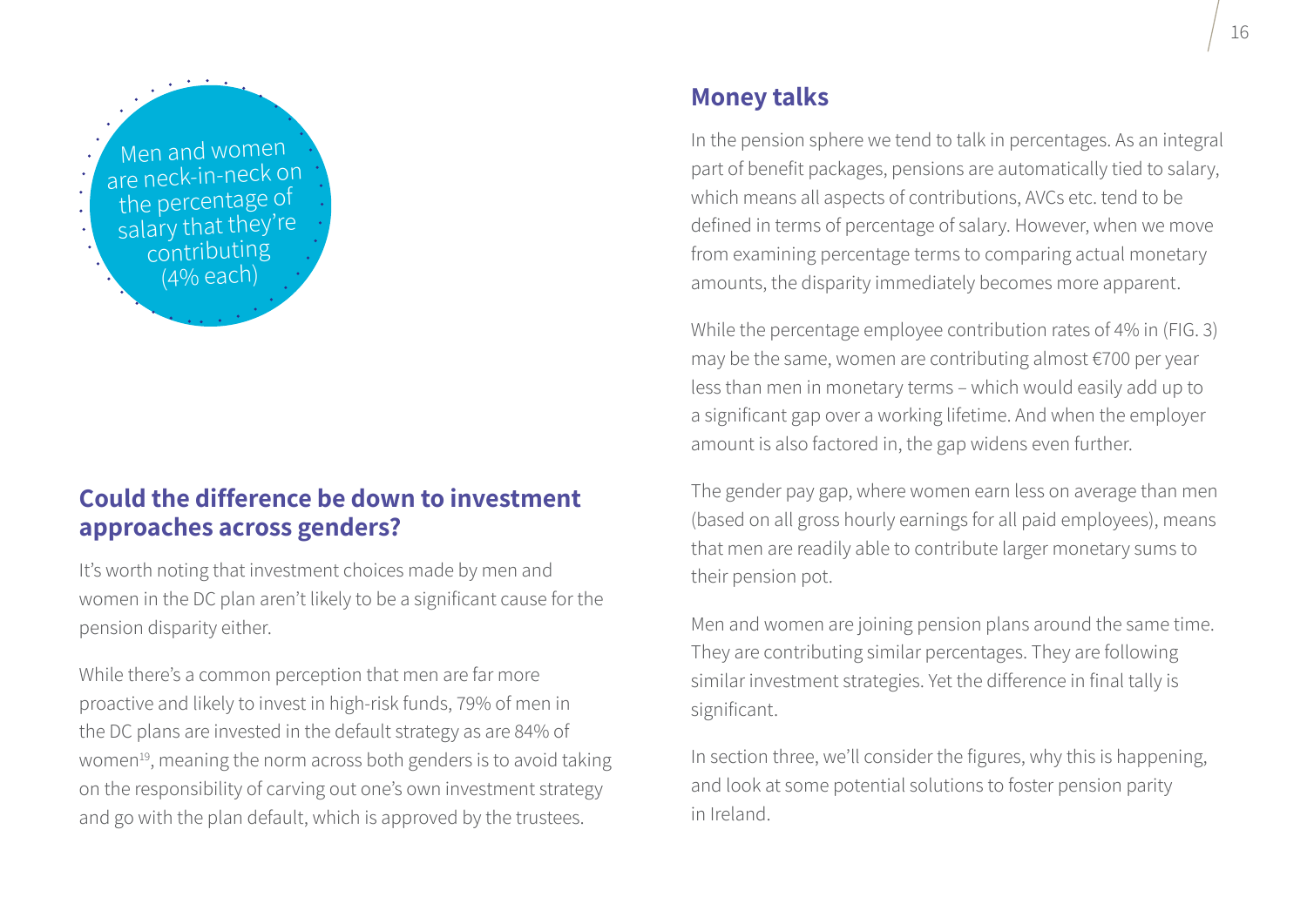## **Monetary amounts being contributed**

**FIG. 4**



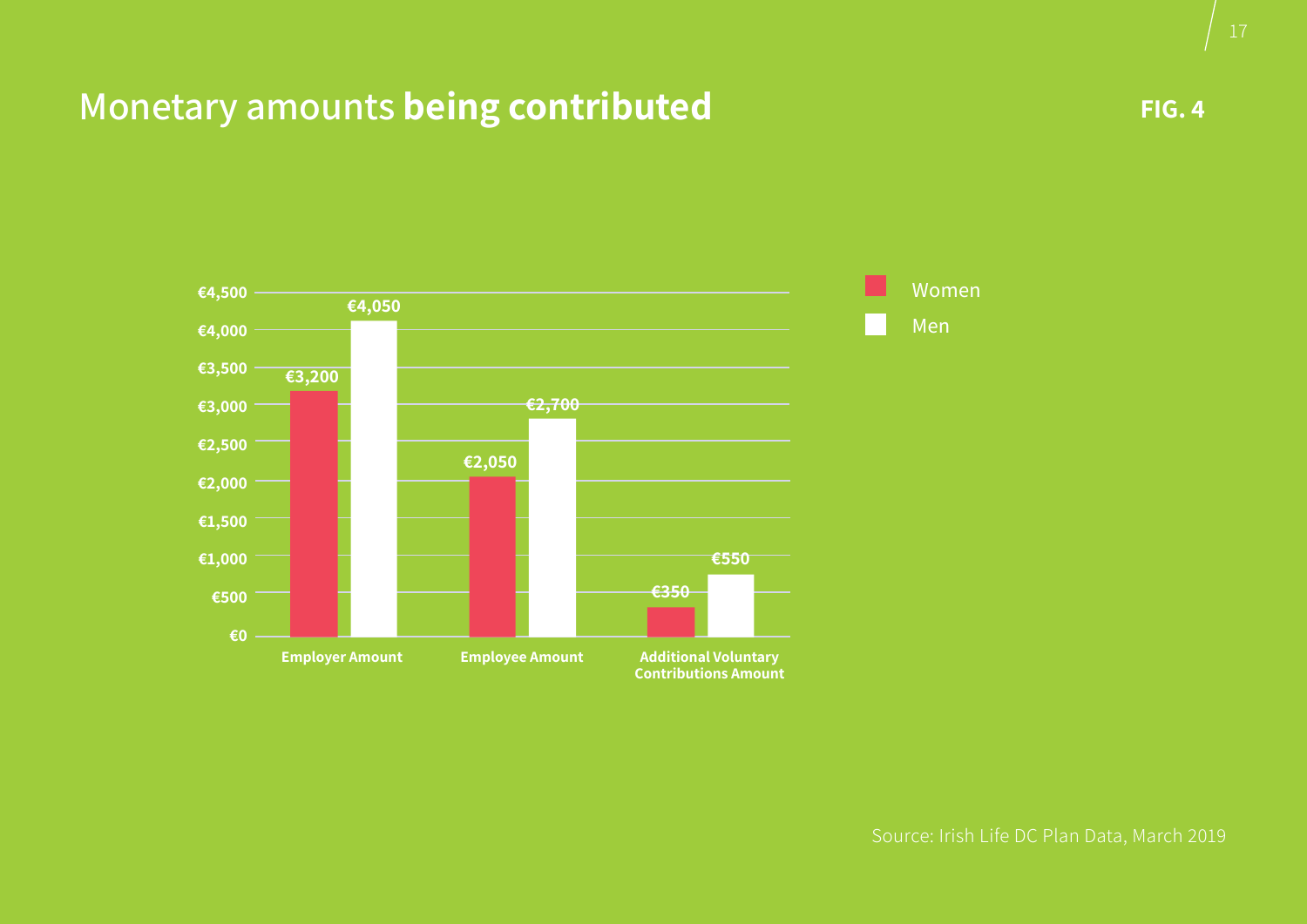

**€**

**€**

**€**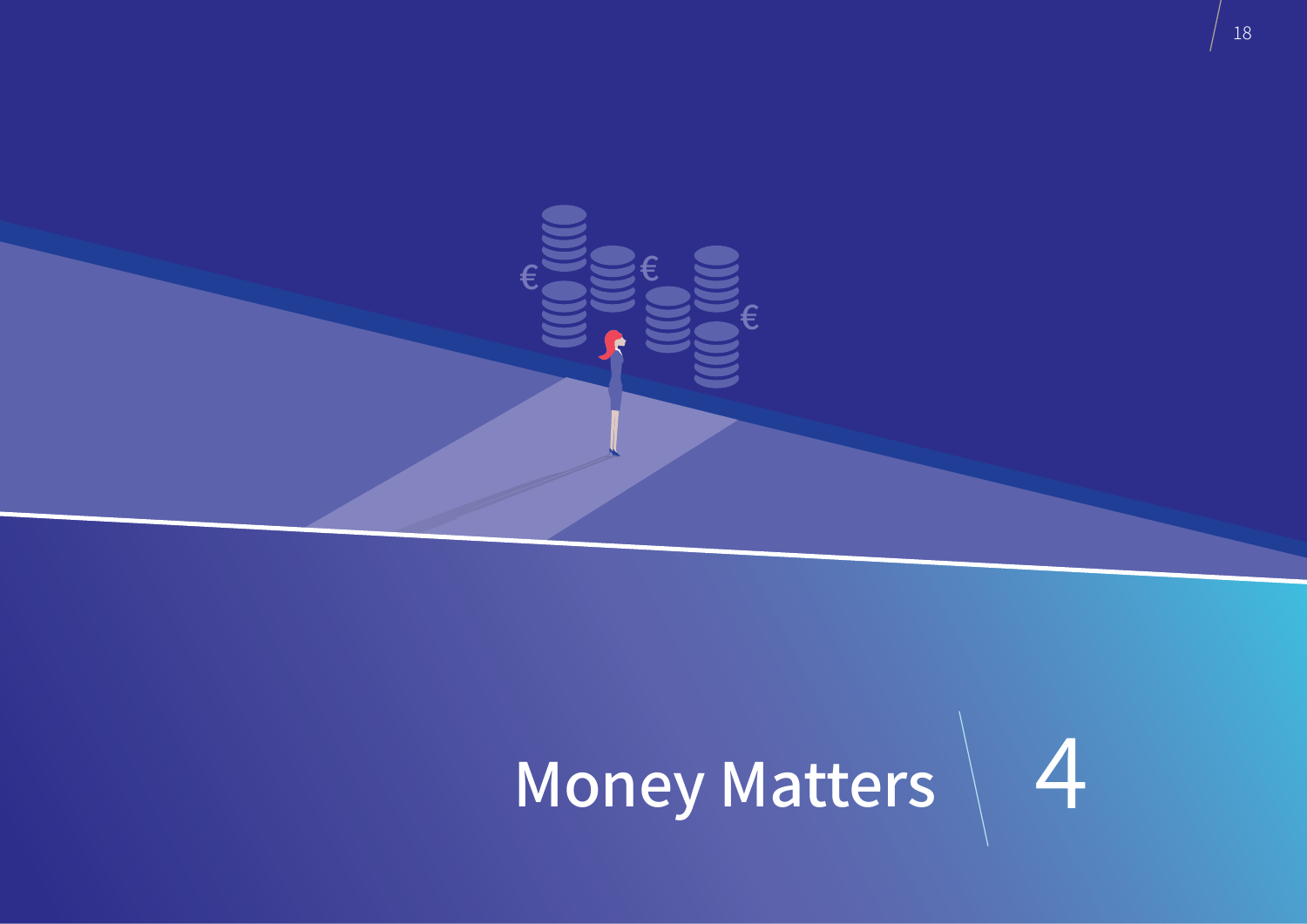## **The cycle continues**

We've established that men and women are making the same percentage contributions to their pensions. However, with men earning more, their saving power is greater – which is having a knock-on effect on final retirement funds.

The average salary difference between men and women is considerable, starting small and expanding exponentially as people grow into their careers, which you can see in (Fig 5) on the next page.

If a woman and man on those average salaries worked to the retirement age of 67 from age 55, the cumulative difference in salaries across those 12 years amounts to €240,000 – almost a quarter of a million euro.

Meanwhile, the chart (Fig 6) shows average salaries for men and women throughout their careers.

Men and women start their careers on relatively equal footing before a split happens early into their thirties. The gap continues to widen from 30 onwards, reaching its divergent peak at age 50, with just under €20,000 in the difference.

While average salaries for both men and women dip dramatically as they approach 65 - possibly because some people are in a position to cut back on their hours later in life - women again are hit hardest, returning to income levels akin to when they were first starting in their careers.

The divergence is particularly concerning within the context of company size.

The tables (Fig 8-11) shows data from larger employer DC schemes where women are actually more likely to participate than men, given the opportunity.

In smaller companies the Irish Life data shows that men are significantly more likely to have a pension (73% vs 27%)<sup>20</sup>. Possibly because in this context men are more likely to be the manager/ owner (248,800 men are self-employed versus 75,100 women)<sup>21</sup>.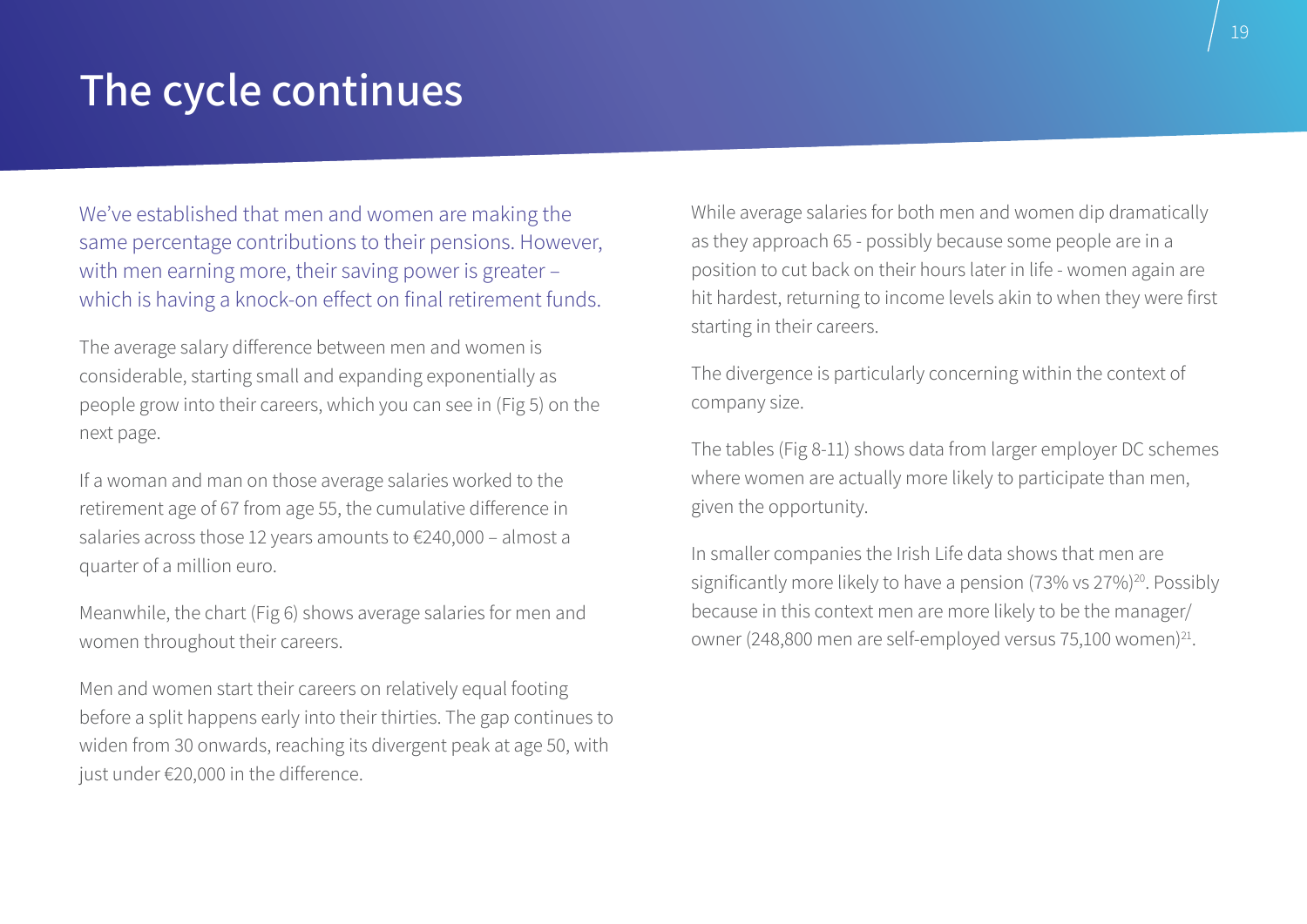## Average salary of DC Plan members by age group **FIG. 5** FIG. 5

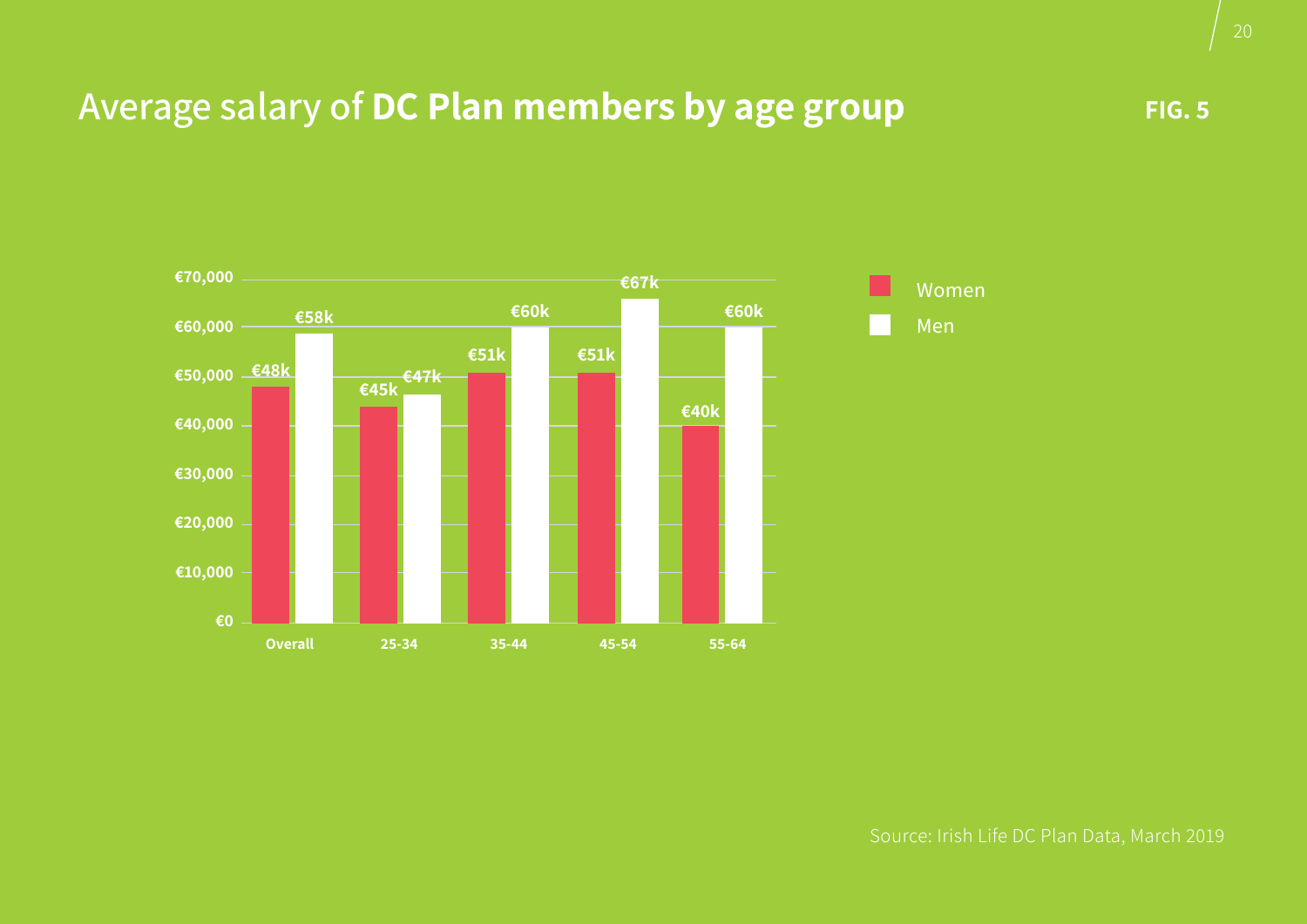## **Average Salary Trajectories of DC Plan members**





#### **Assumptions for calculations**

These figures assume a 4% investment growth and salary increase of 2% per year. Based on 10% salary pension contributions (5% Employee + 5% Employer).

**Warning: These figures are estimates only. They are not a reliable guide to future performance.**

Source: Irish Life DC Plan Data, March 2019

**FIG. 6**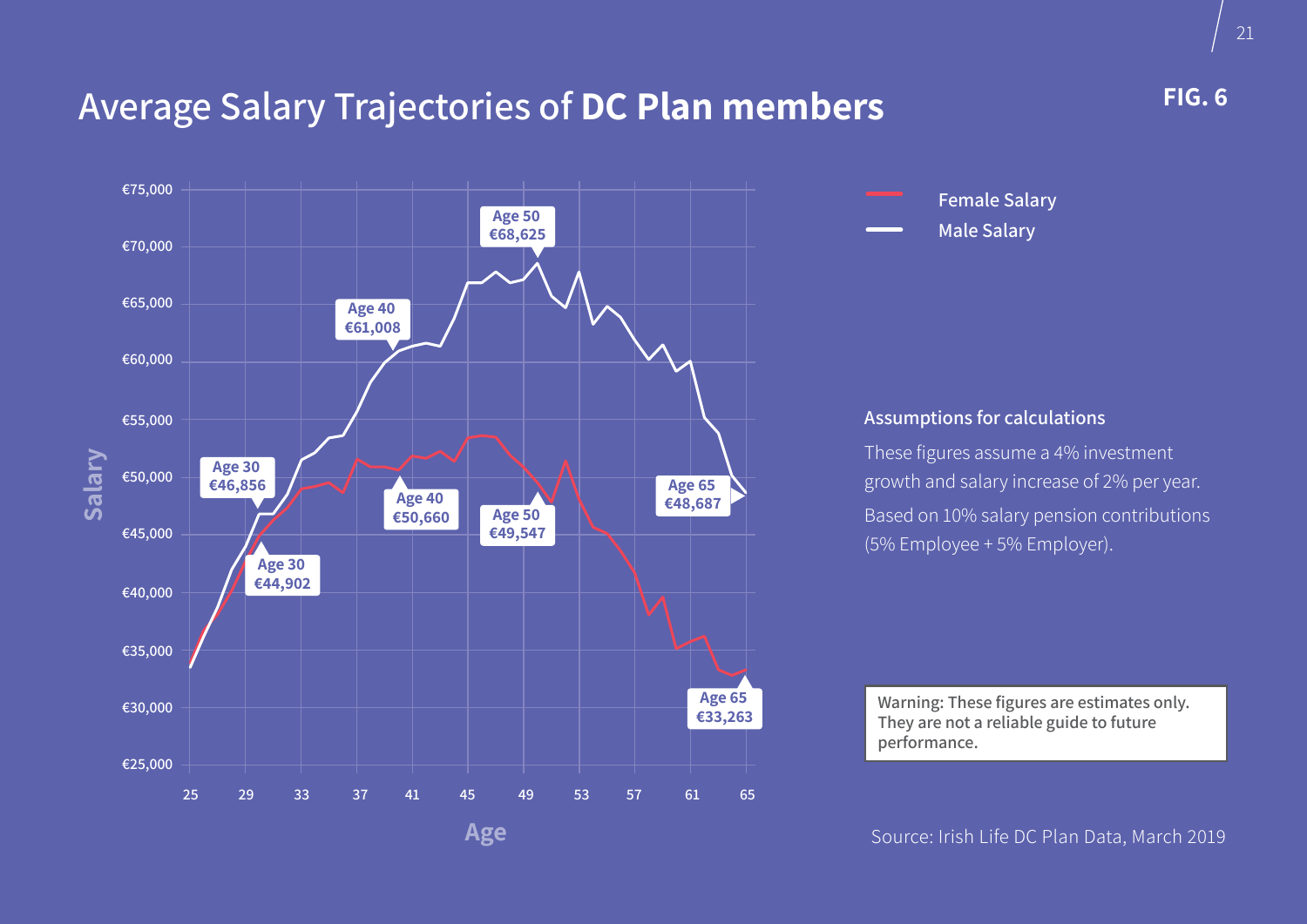## **Is the gender gap prevalent in both small and large firms?**

To compare small versus large companies to see if the gap is a factor across the spectrum see graphs on the following pages.

While men are higher earners across the board, the pension disparity is particularly noticeable in smaller companies where the average salary for men is €18,000 (over 40%) more than the female average and the average male pension fund value is almost twice that of the average woman's.

The difference in salary might suggest that men must be better skilled or better educated than women, if we were to conflate salary level with ability.

However according to Irish CSO data, 55% of women aged 25-34 have a third-level education compared with 43% of men<sup>22</sup>. Though men are more likely to be in senior leadership positions: in Ireland 42% of plc boards of directors have no female presence and only 19% of CEO positions are held by women<sup>23</sup>.

Simply, men are earning more and can contribute more to their pension pots by proxy – it's essentially the propagation of the gender pay gap, with the generation of women in the 40+ age bracket hit hardest. Another consideration of this report is around the amount of time actually spent in work.

While men are inarguably earning more, is there a point to be made in considering the length of the average working week? In other words, are women working fewer hours? Not everyone who contributes to a pension works a full 40-hour week, for a variety of reasons. 2016 CSO data affirms a gender split here: just under three-quarters of men work 35 hours or more a week versus just over half of women24.

## **Are women more likely to take time out of their careers and/or the workforce?**

We've also analysed Irish Life DC data to look for significant salary drops over one year in the last three – which might suggest a reduction in hours, a work break, or switching to part-time work.

The data shows that women were three times more likely to reduce their hours than men. Women are also much more likely to take time out to have children or to raise a family. Indeed, CSO data says that 445,500 women identified themselves as carers, or the person who looks after the home/family, while only 9,200 men fill this role25.

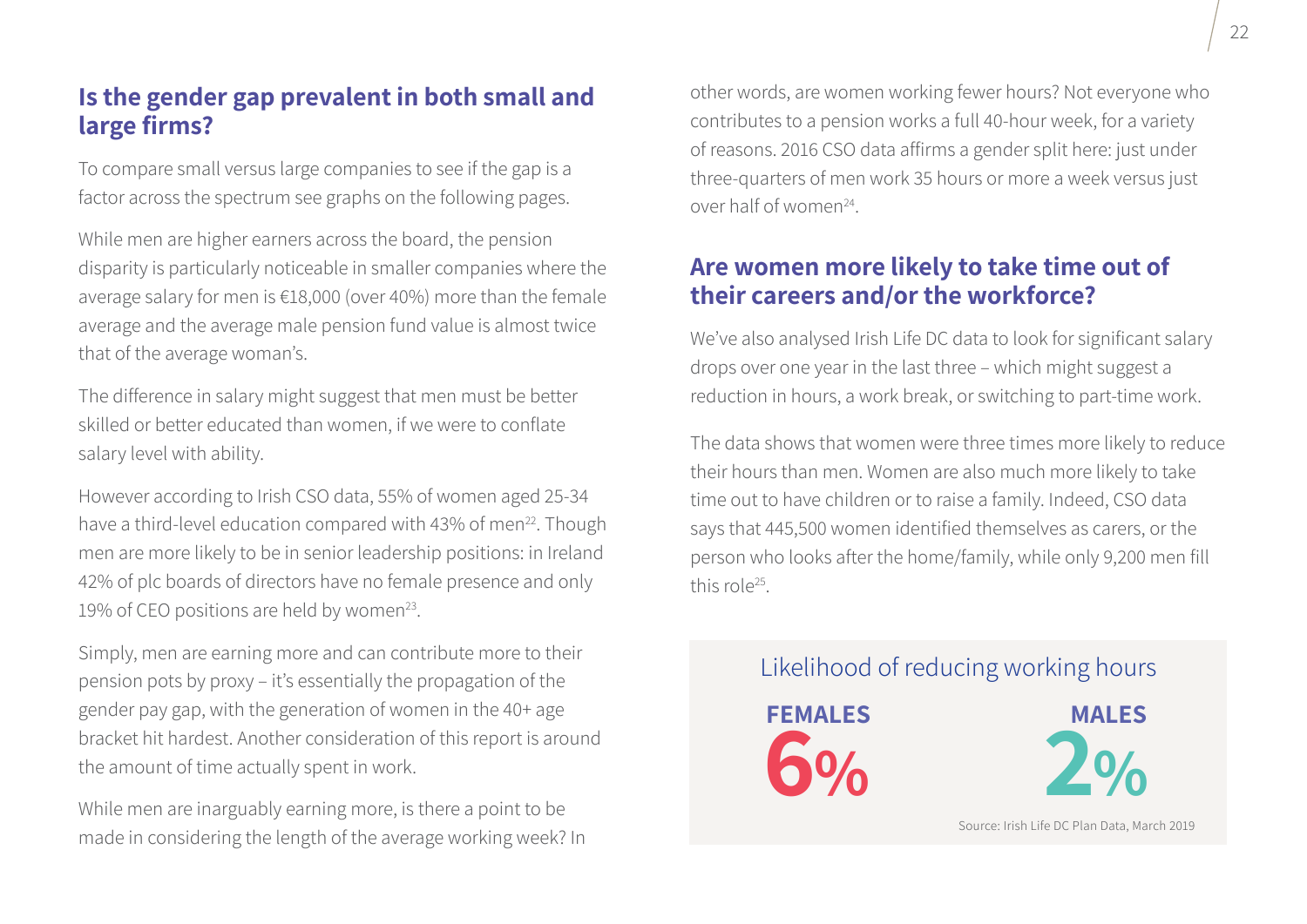## **Percentage of participation in Plans - a sample of larger firms** FIG. 8



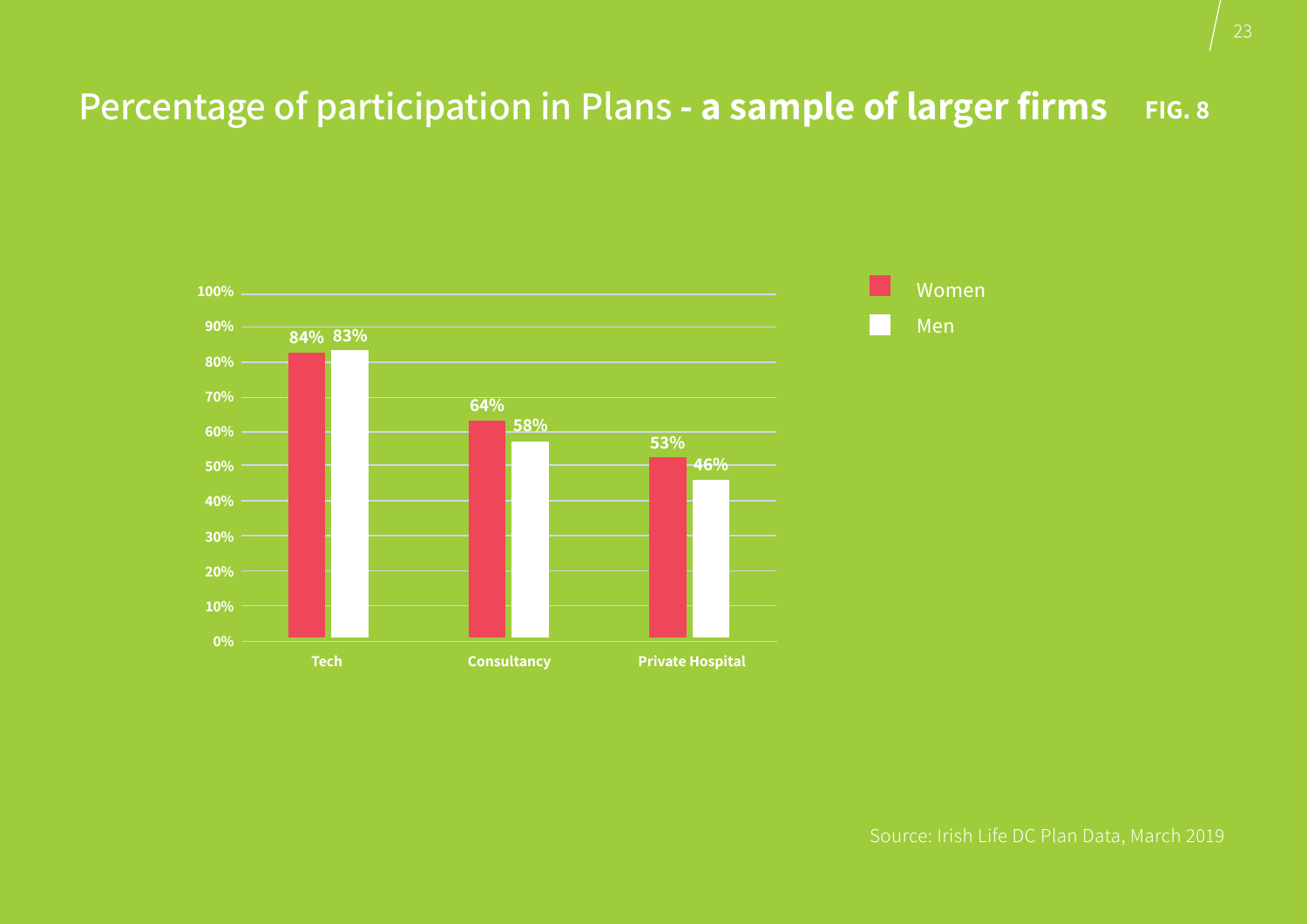## **Pension Plan breakown by gender FIG. 9 FIG. 9 FIG. 9**

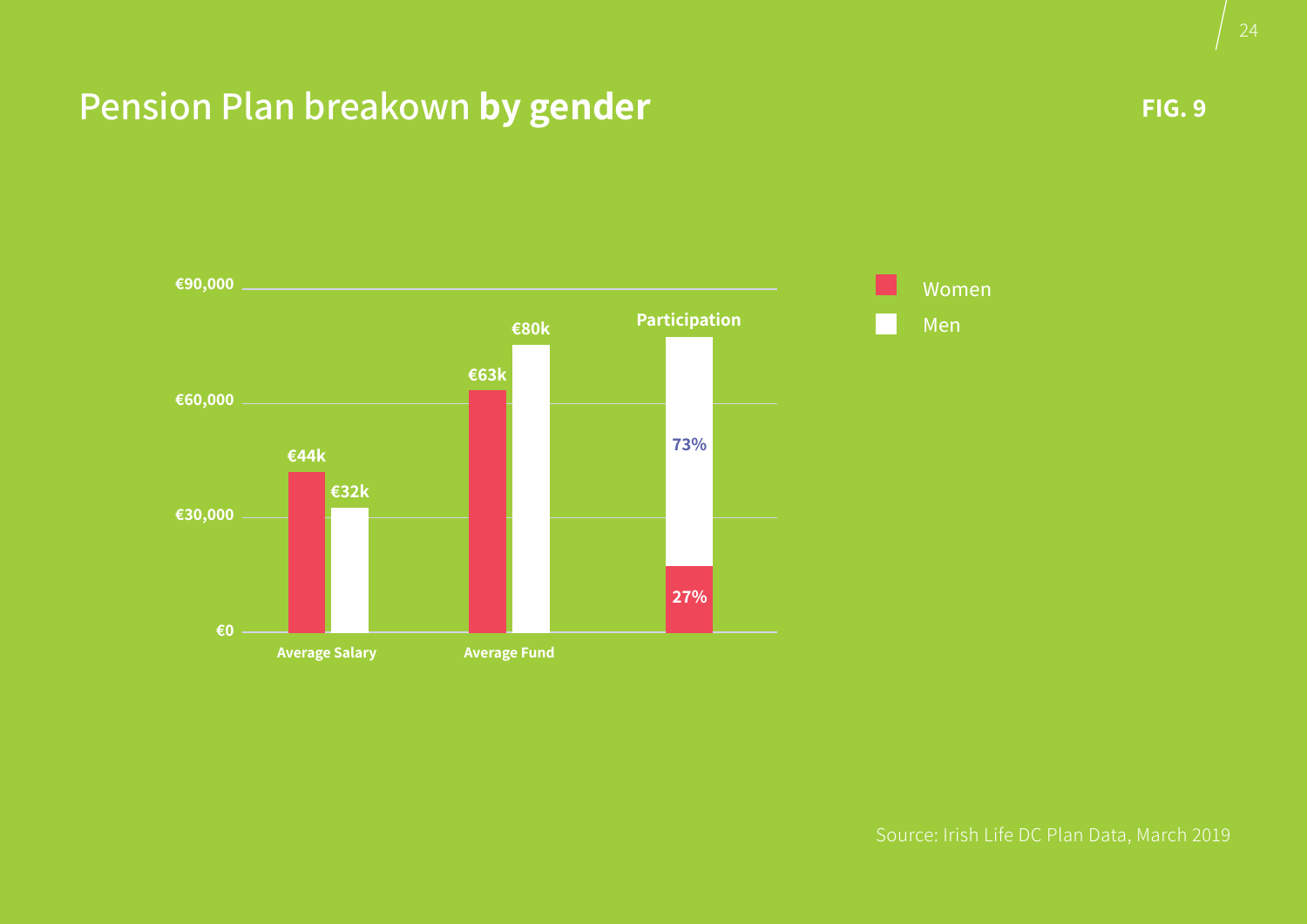## Average fund value by gender - large vs small firms FIG. 10



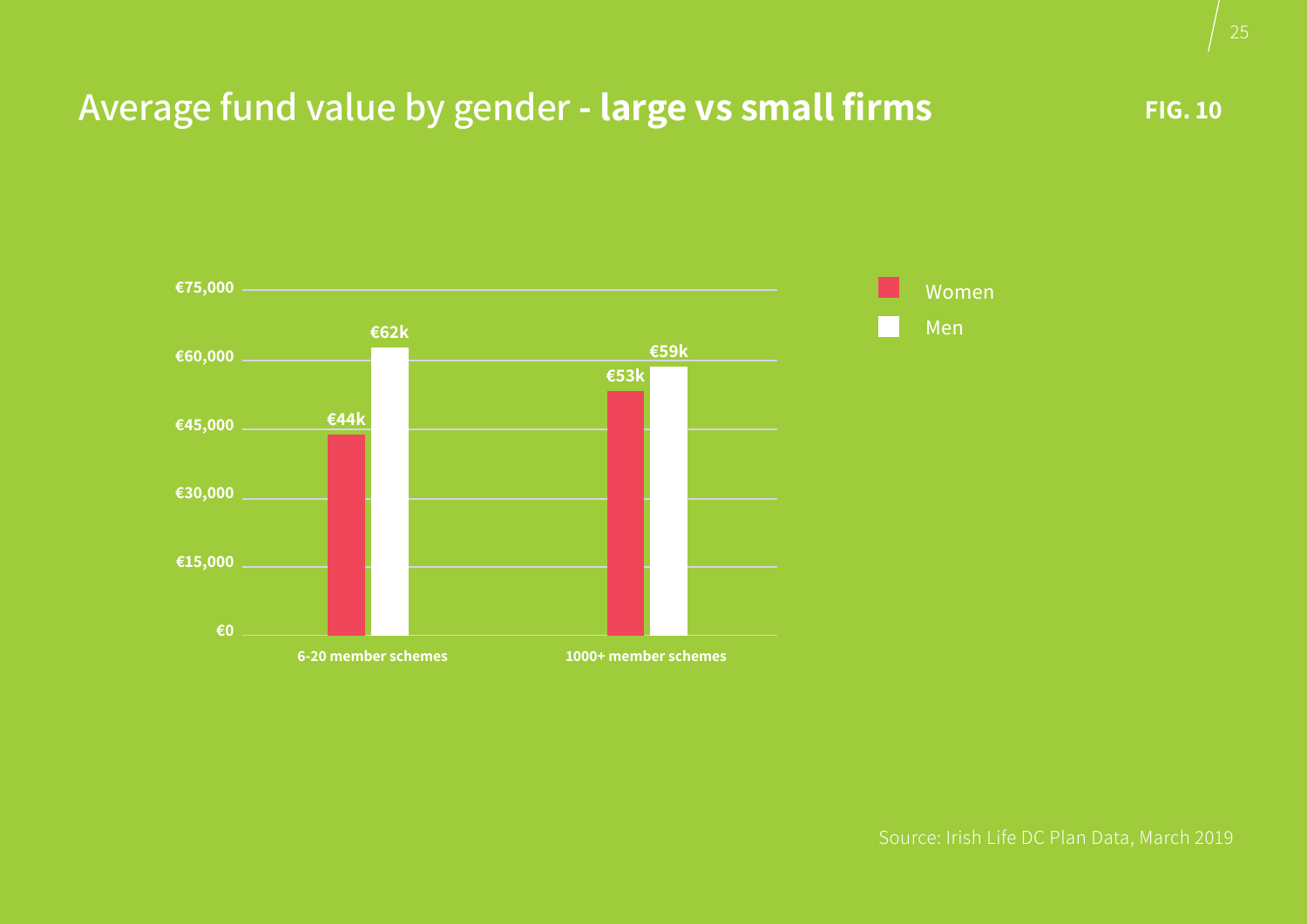## **Average fund value by gender - large vs small firms**



26

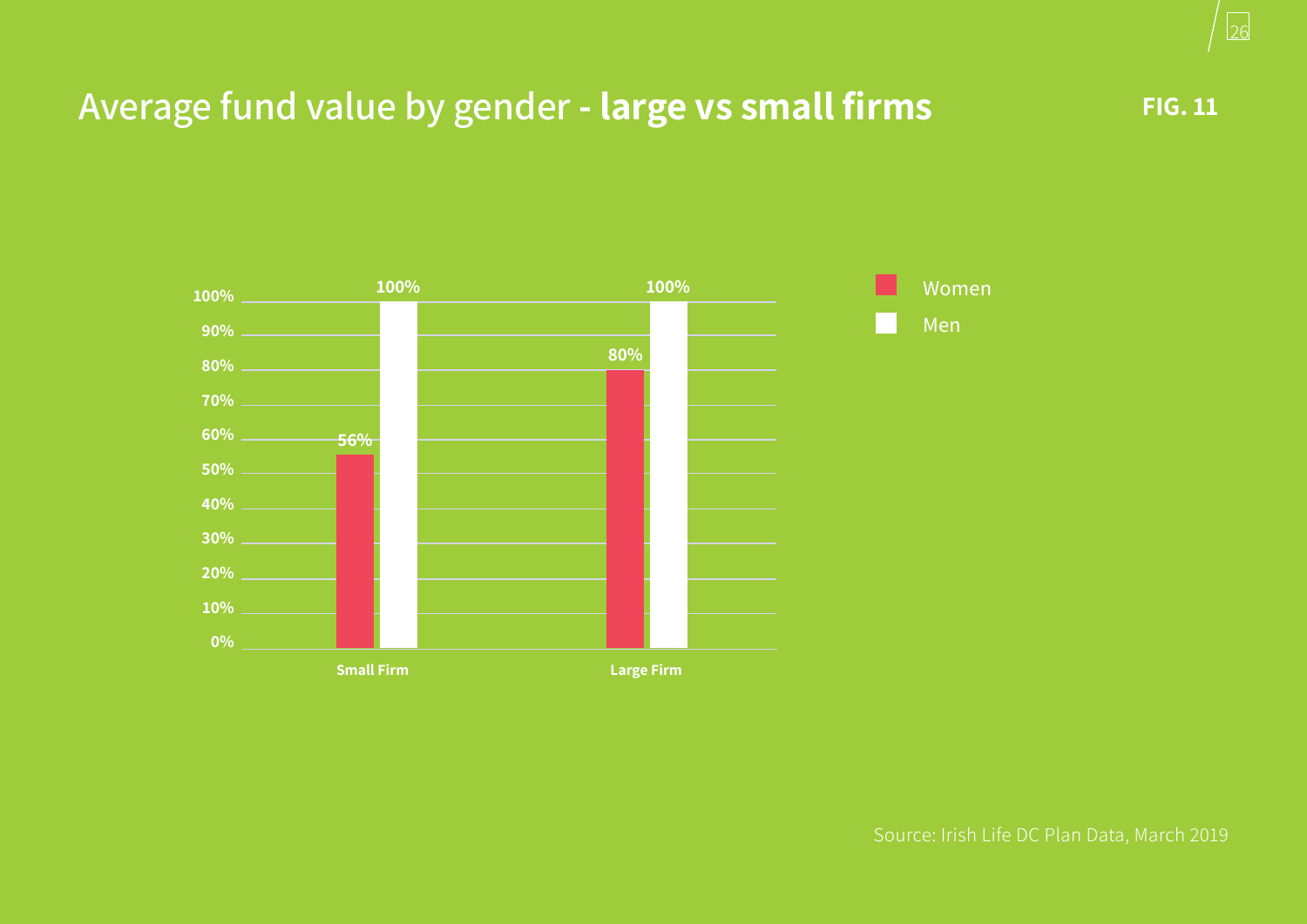However, the chart (FIG. 12) on the next page shows that contribution gaps in someone's retirement savings journey impacts the final fund significantly.

The Pension Adequacy Report from the European Commission 2018 found that men in Ireland spend seven more years in paid employment than women.

The chart (FIG. 12) on the next page shows how taking seven years out at any point has a significant impact on the final pension pot, with greater ramifications depending on how early the break happens. Women taking a break at age 30-36 could be looking at a pension pot around €118,000 less than if they had taken no break at all.

Then we look at another scenario (FIG. 13 - page 29), which incorporates both the gender pay gap and a more conservative estimate of three year-long career gaps. These breaks could represent parental leave, taking extended leave to assume the role of full time carer, etc.

Figures are based on two different trajectories. The first; a male pays consistently into a pension plan the whole way to retirement, and is on a 14% higher salary, representing the gender pay gap<sup>1</sup>.

The second; the female counterpart pays the same percentage of salary - though their salary is 14% lower - and takes three year-long breaks in contributions, at ages 30, 32 and 34. Here, the 22% gap emerges.

But the data does not reveal exactly why women work several years less than their male counterparts.

Women have traditionally been considered the homemaker, a legacy line of thinking that's evolved over the years. It can also be difficult for women to return to the workforce after extended leave.

Likewise, the data here presumes that men work solidly for their entire lives, which may not necessarily be the case either, especially with the growing movement towards paternity and shared parental leave in many companies.

For example, Diageo recently announced that all employees across its Irish operations will enjoy 26 weeks' fully paid parental leave under its ambitious new family leave policy – a move that strongly supports the evolving cultural understanding of family roles and the home.

Taking time out at any point has a significant impact on the final pension pot.

> Join the conversation today **#PensionParity**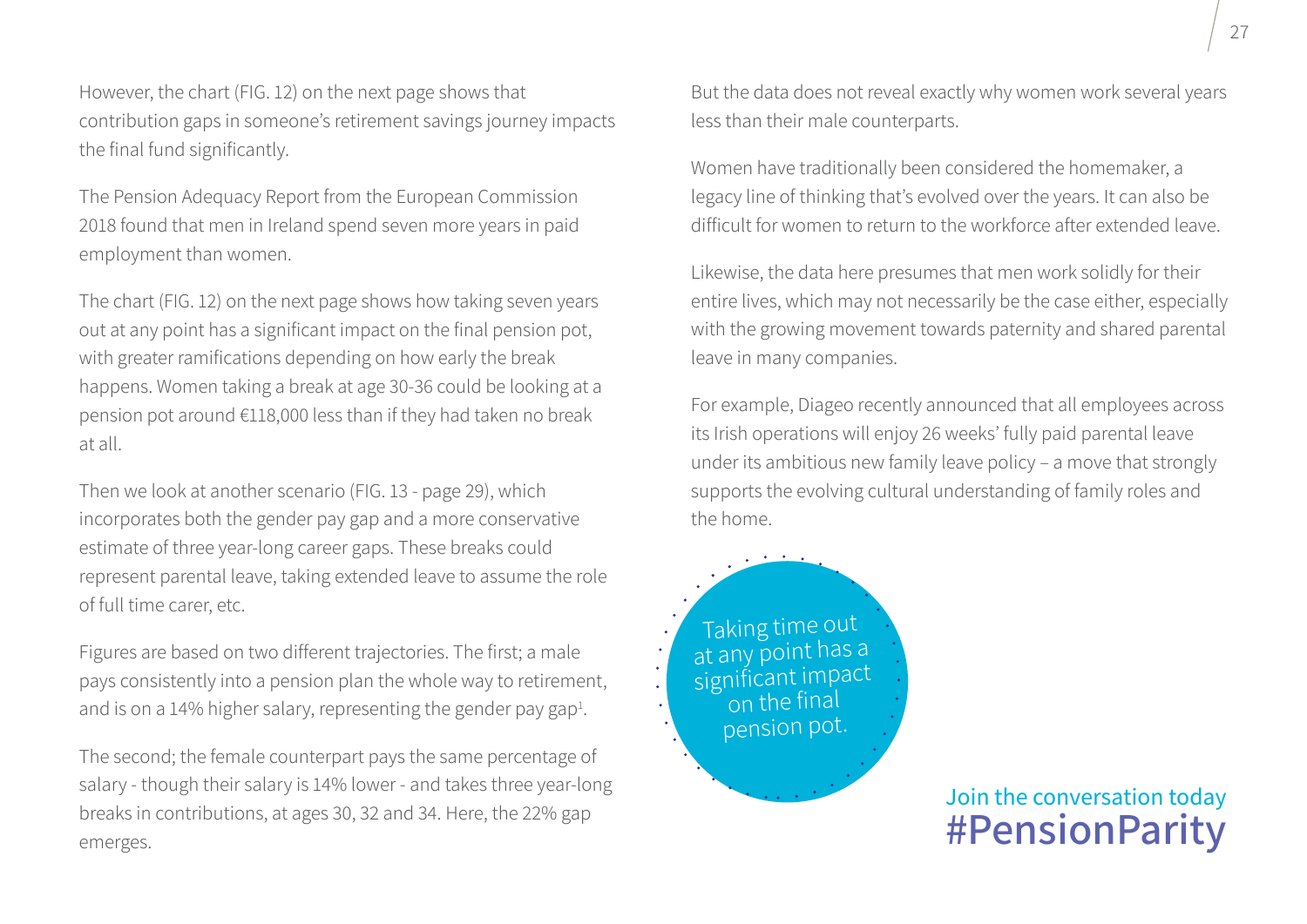## **Fund Growth assuming 7 Year savings breaks**





- **No Contribution 40-46**
- **No Contribution 30-36**
- **No Contribution 58-64**  $\overline{a}$  and  $\overline{a}$

#### **Assumptions for calculations**

These figures assume a 4% investment growth and salary increase of 2% per year. Based on this worker contribution 10% of their salary to their pension (5% Employee + 5% Employer).

**Warning: These figures are estimates only. They are not a reliable guide to future performance.**

Source: Irish Life DC Plan Data, March 2019

**FIG. 12**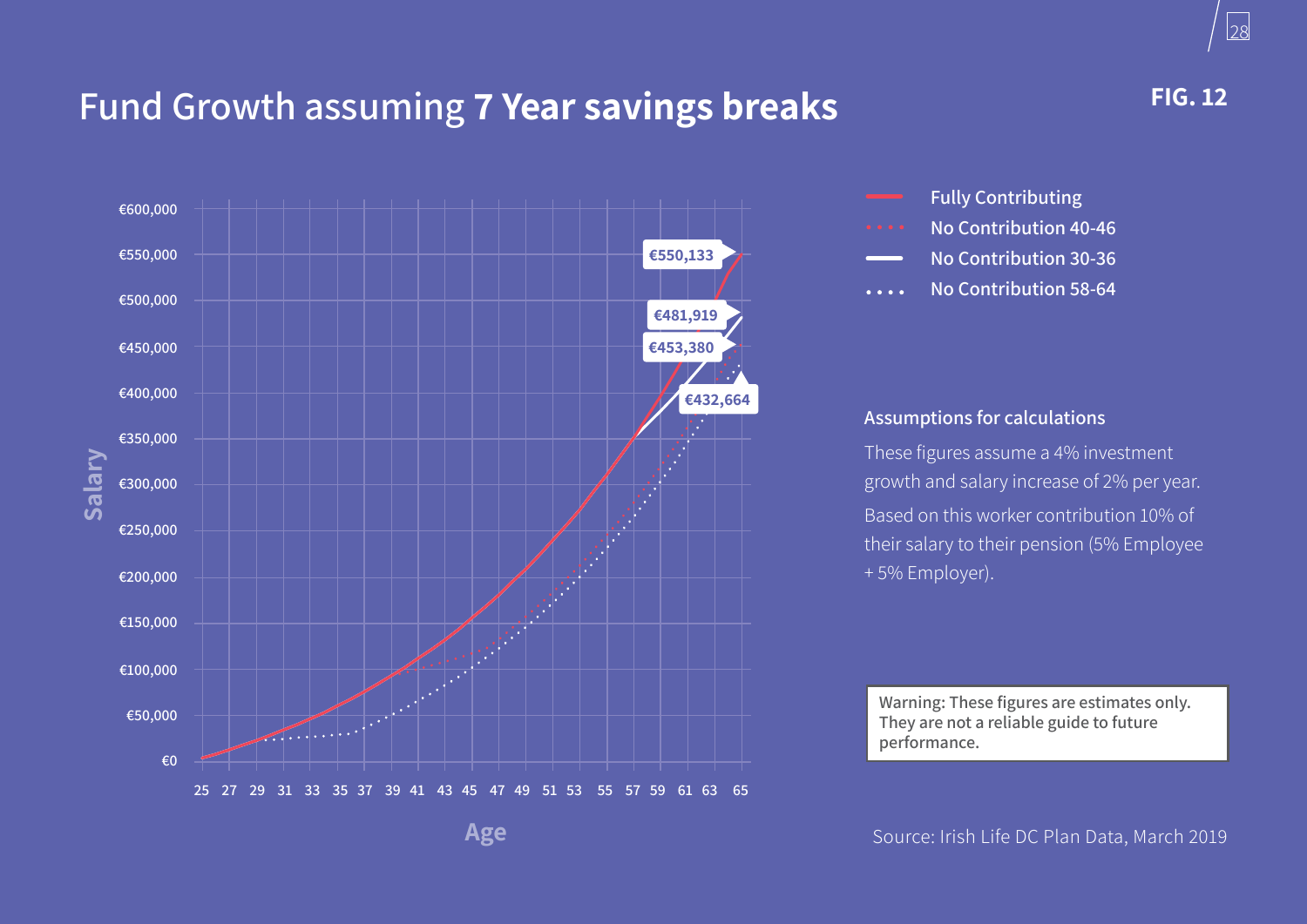## **Fund growth by gender taking into account savings breaks & gender pay gap**





#### **Assumptions for calculations**

These figures assume both genders join at 25, with males on a 14% higher salary. Based on a 4% investment growth, salary increases of 2% per year and 10% contributions of salary (5% Employee + 5% Employer).

**Warning: These figures are estimates only. They are not a reliable guide to future performance.**

Source: Irish Life DC Plan Data, March 2019

29 29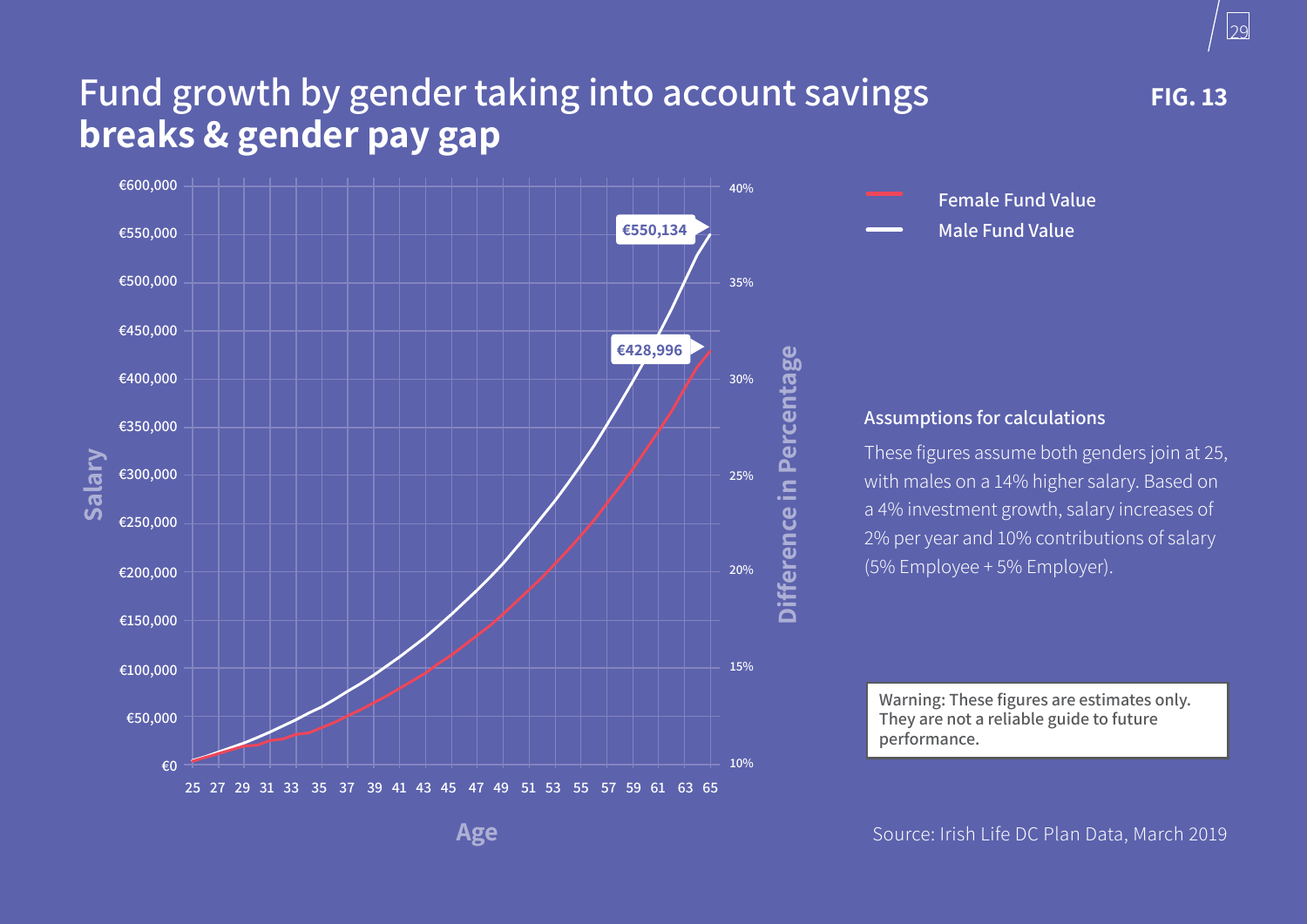## Average annual salary increase: 2015-2018 **FIG. 14** FIG. 14



30 30



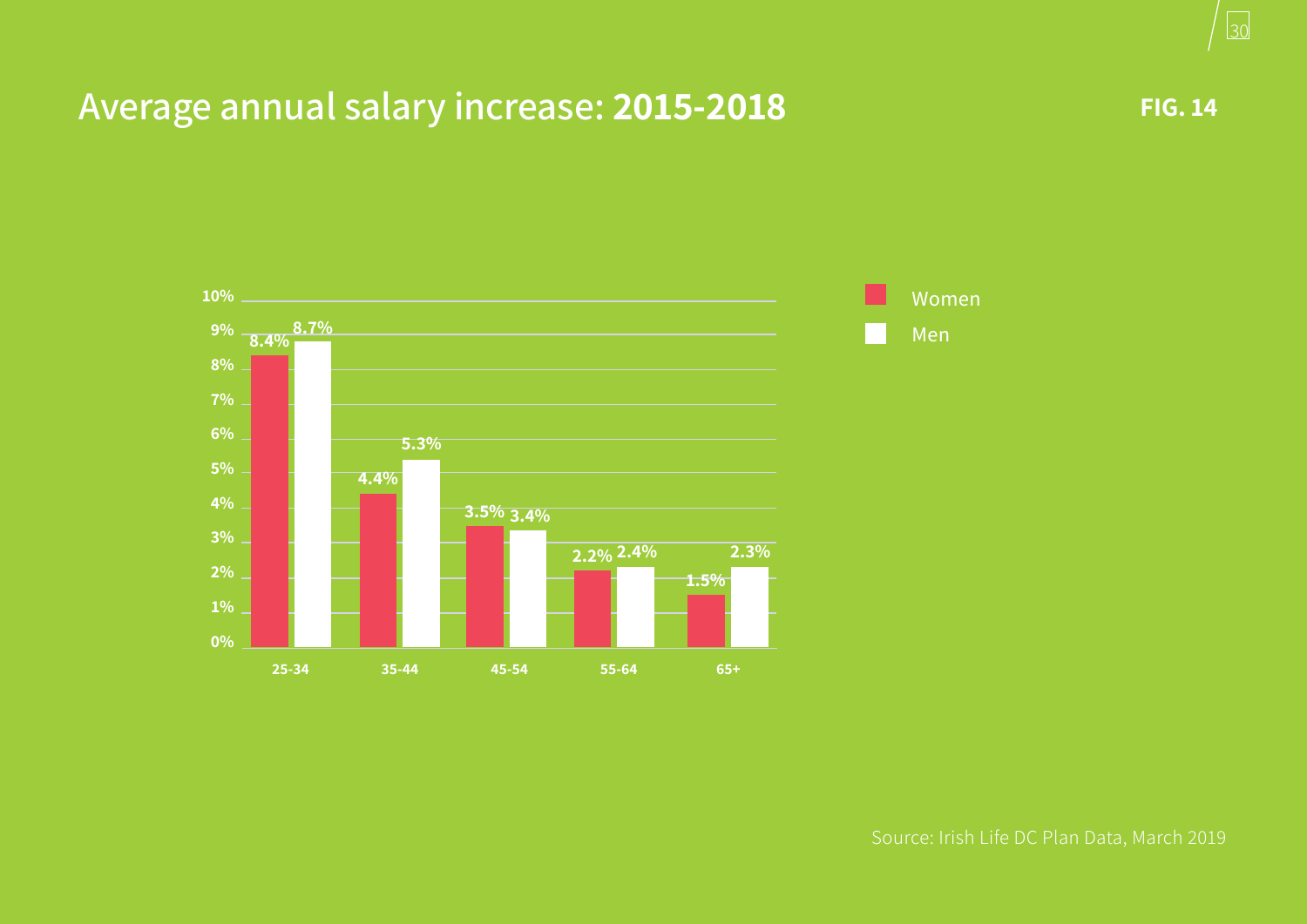#### **A change is coming**

As much as the data suggests the existence of a gender pension gap, we can already see change coming, as companies of all sizes more readily embrace diversity and implement support structures.

This movement is reflective in Irish Life data from the last three years, which shows that salaries are now growing for both genders at relatively similar rates<sup>26</sup>.

Perhaps, and more hopefully, the legacy mentality that has favoured men for centuries is slowly being eradicated from the workplace. However, the difference between women and men in the 35-44 age bracket suggests that more work is still needed in some areas.

Much as change is on the horizon, it's impossible to ignore the effect that the lack of pension parity will have on an entire generation of women, who are set to enter retirement on a much poorer footing than their male counterparts.

Pensions are a long term - often decades long – investment. With men historically earning significantly more, their pension pots look set to dwarf those of their female counterparts for years to come.

Pensions are a long term - often decades long investmen<sup>t</sup>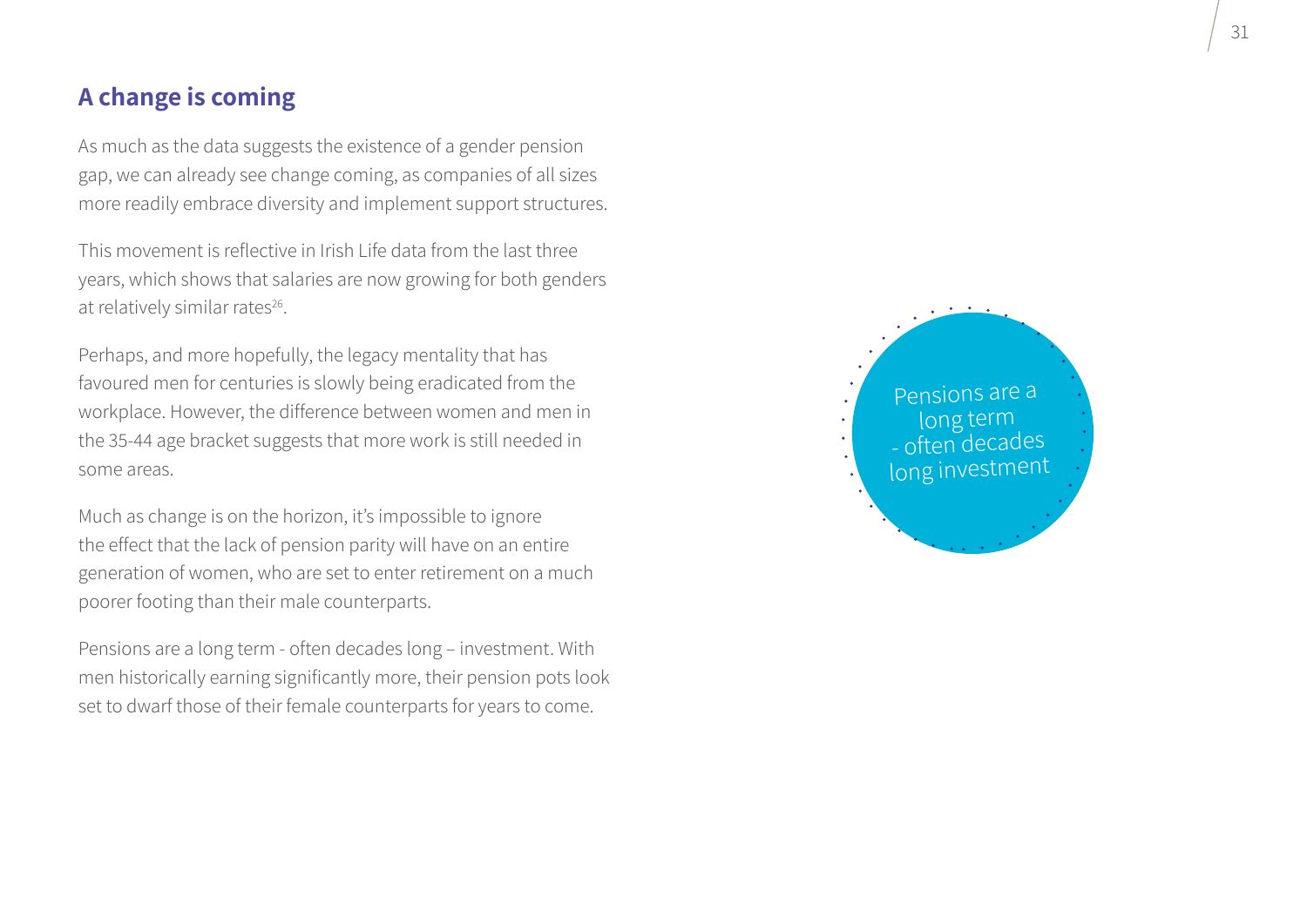

## Possible solutions 6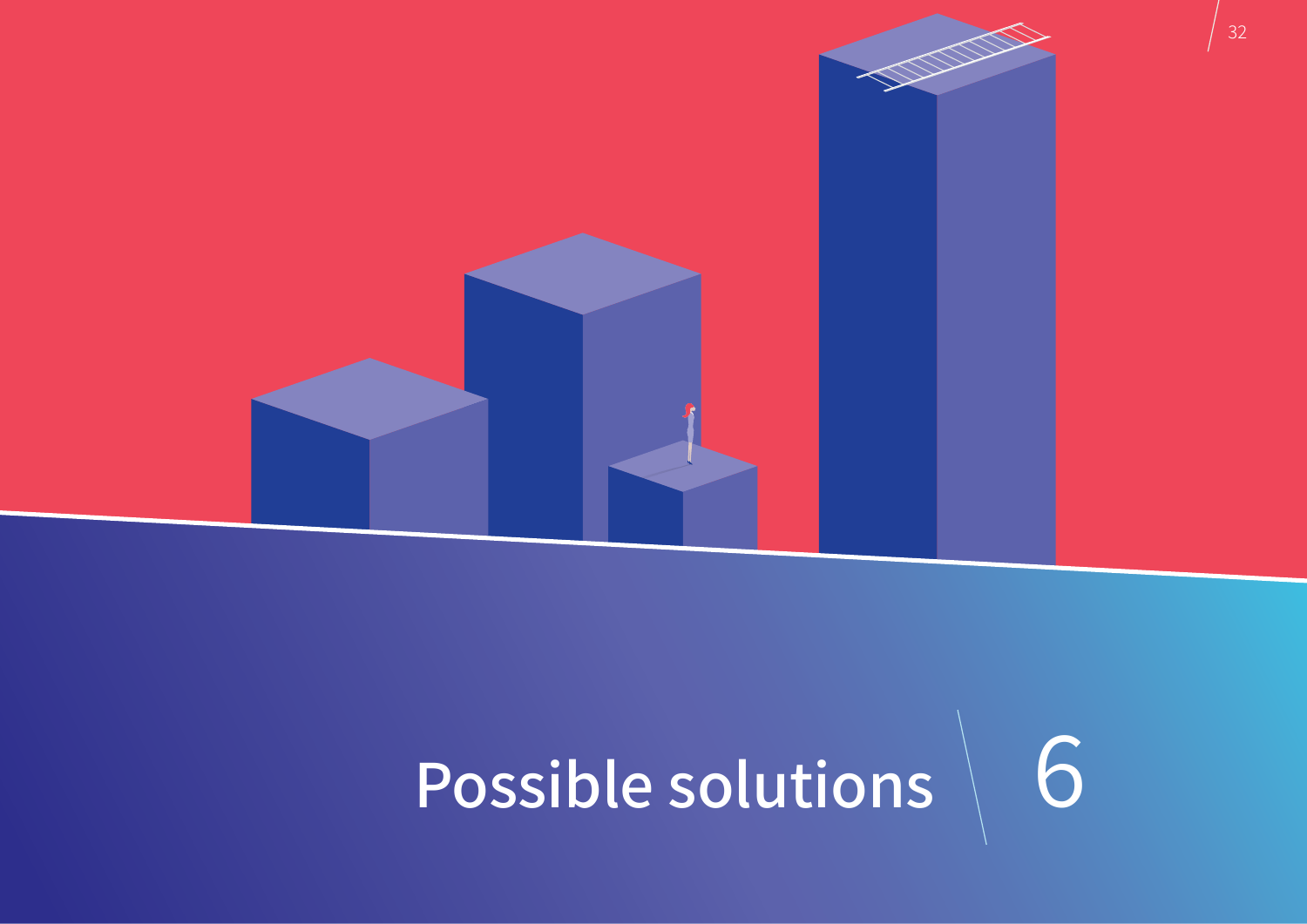## **To pension parity and closing the pension gap**

In this report so far, we've seen how men are likely to draw down pension pots that are 22% greater than women. This is leaving women with a smaller pension pot to work from, which will also have to sustain them over a lengthier period because women statistically live longer than men.

Men are working for longer than women, but they're also earning significantly more from early on, are far more likely to be promoted, less likely to take career breaks or reduce working hours to assume the role of carer.

Many of the reasons for the gender pension gap are societal – and as a society we need to provide solutions to the problem on several levels, including cultural education around the continued evolution of gender stereotypes and unconscious biases both in the workplace and society at large.

Other changes can be grouped under three top line headings:

#### **Regulatory/legislative solutions**

Changes at a government level to provide a fairer system for women, with specific tax measures and a progressive autoenrolment policy.

#### **Pension plan solutions**

Ensuring pension plans cater to those on maternity or parental leave. Possibly by offering services to help those on leave make informed decisions to reduce the impact of unpaid leave on their pension pots, or facilitating contributions during unpaid leave.

#### **Corporate solutions**

Employer commitments to remedy the gender imbalance and ensure employees don't lose out by taking leave to have/raise a family. Reviewing gender salary parity, current promotion processes and leave policies with a view to developing more progressive solutions with corporate commitments to diversity and inclusion.

## **Regulatory/legislative solutions**

We have illustrated that gaps in pension contributions - in particular at early stages in a career - can have a devastating effect on pension pots and can make it very difficult to grow the fund to an adequate level. Those on unpaid leave lose out on their employee contributions, employer contributions and on tax relief from the State.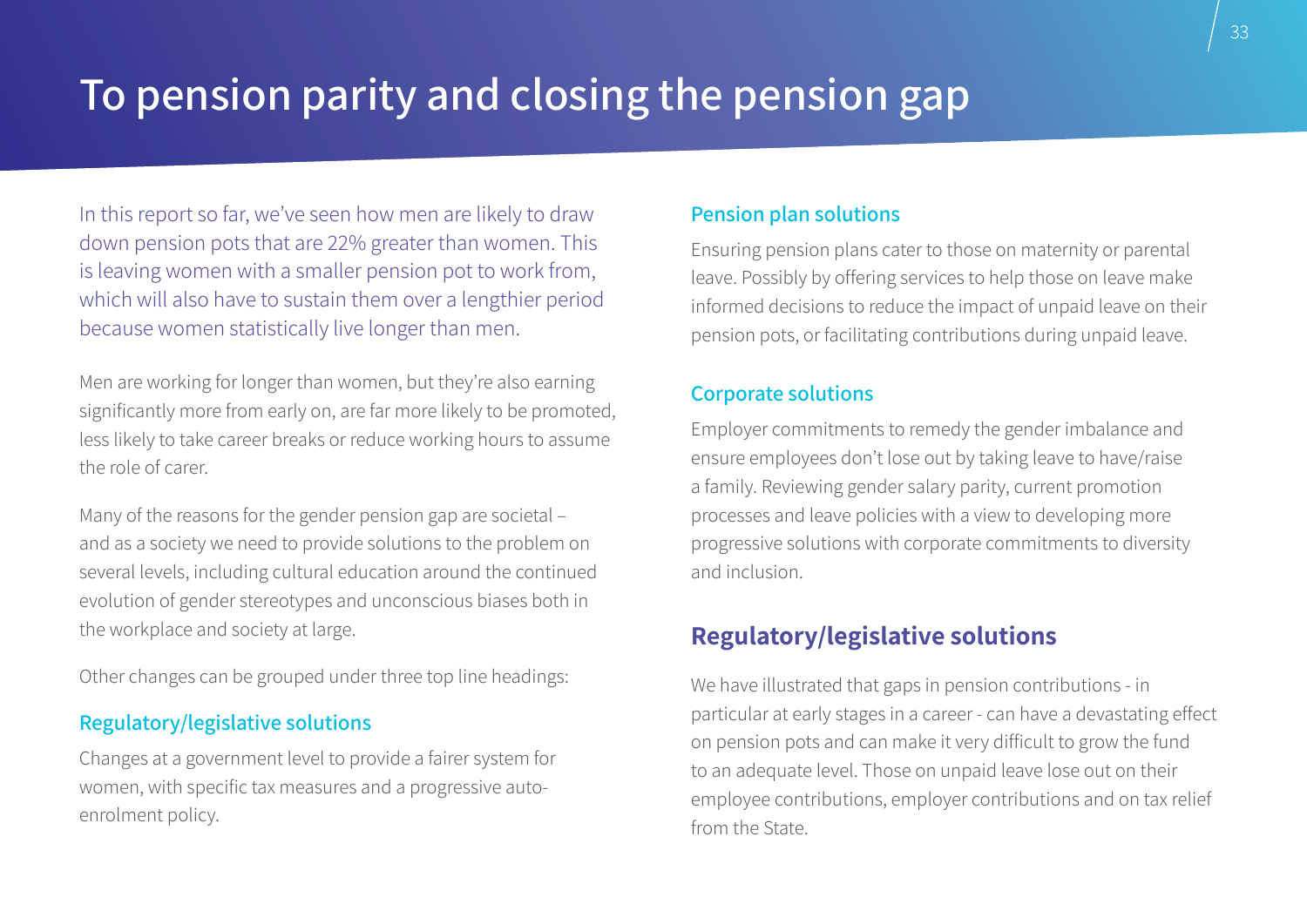Irish Life recommends that the government implement specific tax measures to help bridge the gender pension gap. For example, the tax efficient contributions allowed could be increased for people when their pension is paused due to unpaid maternity, parental or adoption leave. The government could also allow for tax efficient pension contributions to a partner's fund while they are on leave.

The government is also working on an upcoming auto-enrolment programme. First proposed and shelved in 2006, auto-enrolment could be a very real bridge option as only 47% of all workers have a private pension $27$ , and there are questions around the viability of the State pension for an aging Ireland.

At this pivotal moment in pensions public policy it is important that the government re-examine all proposals through a gender lens. In particular, as women are more likely to be in lower paid employment and work flexible hours, the new auto-enrolment systems needs to be devised to cater for all of these scenarios.

We propose that the auto-enrolment programme should have the following conditions to ensure that both genders can avail of its benefits:

- > Lower the auto-enrolment salary starting point to  $E17,600$ so as to include workers of all income levels and not disproportionately affect female workers.
- > Put a mechanism in place so that workers with multiple employments who hit the salary threshold can be

## "At this pivotal moment in time **pensions public policy**

it is important that Government **examine all proposals** through a gender lens"

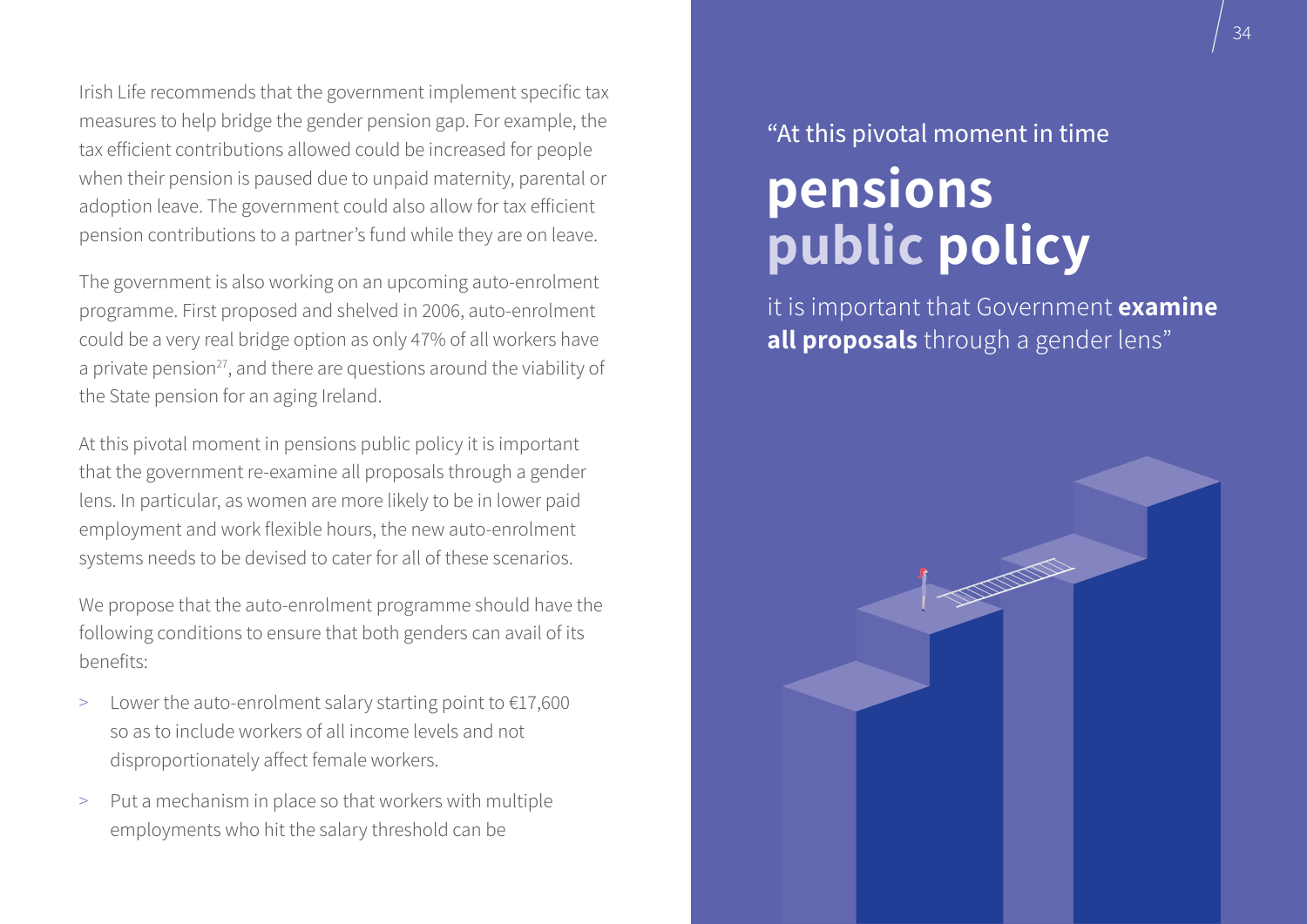automatically included into the auto enrolment scheme and have access to the employer and State contributions.

- > Following on the heels of the UK, the auto-enrolment scheme should allow non-earners contribute up to the euro equivalent of £2,880 to receive a top-up of 20% from the State in the form of a tax credit. This way, workers who take a break for unpaid leave can still contribute, despite not paying income tax in the current year.
- > Where a person doesn't meet the salary threshold (for example, if they're working part-time), they should have the choice to opt-in to the plan alongside employer contributions.
- > Regulations to be implemented to ensure employers can mitigate false 'self-employment' or earnings manipulation around thresholds to keep the scheme fair.

While an auto-enrolment scheme would help to level the playing field, the pension plans available from providers themselves could also facilitate a fairer pension landscape.

## **Plan solutions**

Irish Life is the largest provider of DC plans in Ireland, so we have a significant opportunity to help our plan members maximise their pension outcomes.

The gender pension gap starts to widen when women reach their thirties, so our plans need to cater to this. We have solutions/ services in place, which we encourage women at that stage in life to utilise, in order to minimise the impact on pension funding. Examples include:

#### **Support for Employees on Parental Leave**

Members of our DC plans often benefit from the opportunity to attend group presentations or individual consultations with pension experts from our worksite team. However, employees who are on parental leave miss out on these services.

To combat this, Irish Life encourages those members to schedule a phone consultation with one of our pension experts. This means they can stay informed about their pension even while they are on leave.

#### **Online pension payment solutions**

We've created an online tool to make it easy for people to calculate how much they can pay as one-off contributions into their pension plans – which could be particularly useful for people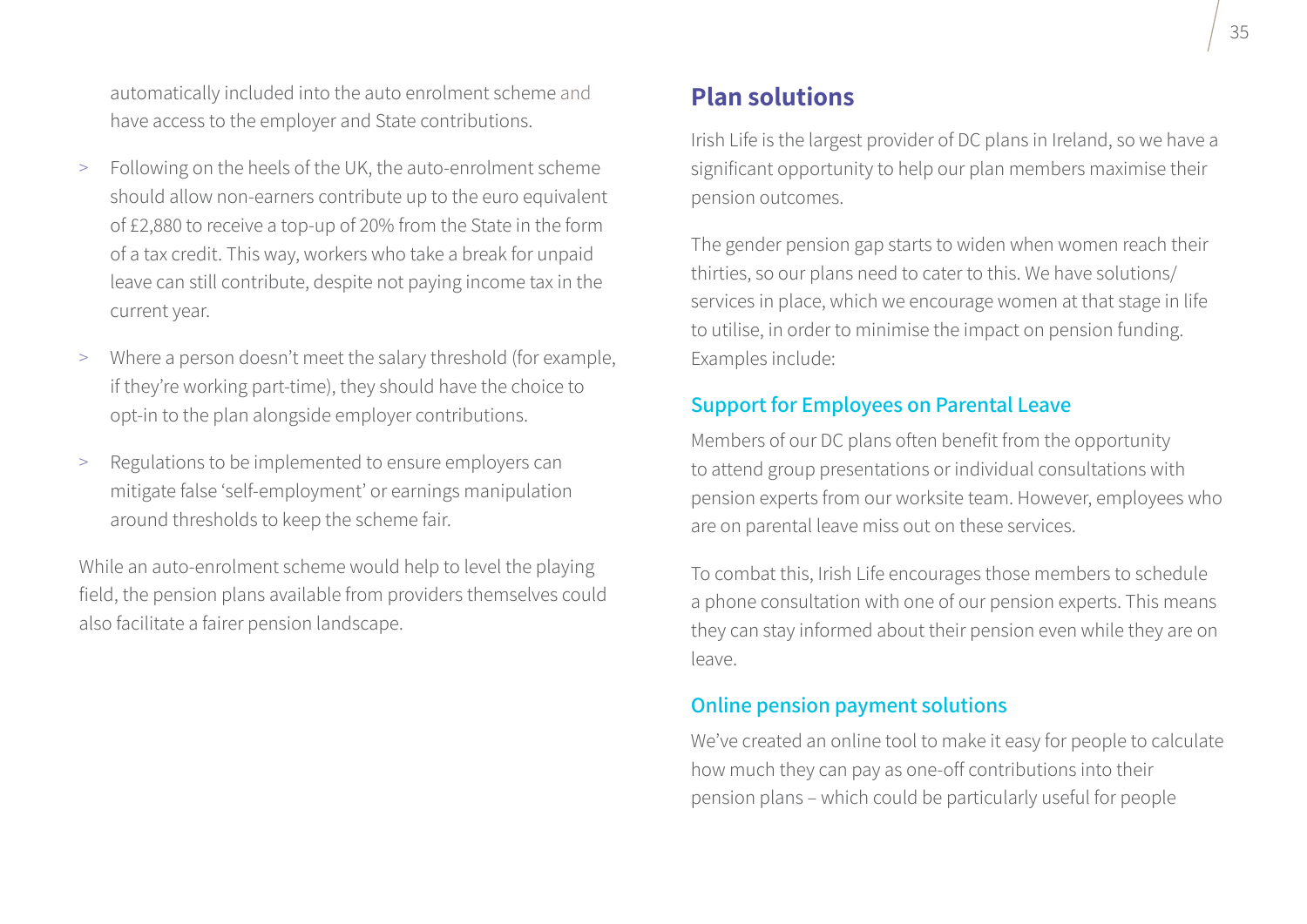whose regular pension contributions are paused while they're on parental leave.

The tool walks them through how to make the contribution, while also illustrating how to make it as tax-efficient as possible.

#### **New-parent pension planning support**

Many parents will take parental leave and pause their pension as a result. It can be difficult to get a real sense of how this impacts their pension and how to optimise their plan to negate the ramifications of this leave period.

Our Member Engagement team is available to support members throughout their pension journey. Parents who are taking maternity or parental leave can get in touch and avail of this support facility with a view to being as informed as possible and getting the most from their plan throughout their leave period.

#### **Flexible contribution structures**

We've worked with some of our largest employers to introduce a flexible contribution scheme which aims to facilitate those taking time from the workforce for maternity or parental leave.

We've now made it super-easy for employers to match one-off employee contributions, in relevant schemes.

#### **Corporate Solutions**

In Sweden, parental leave can be equally shared by parents, which speaks to the culture and the presumed gender roles in the home. With responsibilities shared, women have the potential to return to work sooner if they wish.

Ireland can look to countries like Sweden for inspiration in how we approach our culture around family and gender norms.

While statutory changes are likely a long way off in this regard in Ireland, companies operating in Ireland can do more to make changes to their corporate policies to help balance the burden of responsibility. For example, at Irish Life, we've recently introduced six weeks' extra paternity leave (for a total of eight weeks paid leave per year) with this in mind.

Transitioning back to corporate work can also be difficult after extended leave, so companies could look to develop corporate transitioning policies to help workers ease back to work, gradually building their hours until they're back to full time. We do this in Irish Life with our Phased Return Initiative, where returning mothers can gradually increase their hours to a five-day week over the course of a month.

Taking this a step further, Vodafone recently introduced a very progressive global Maternity Returner initiative, which allows women to work a four-day week at full salary for 6 months after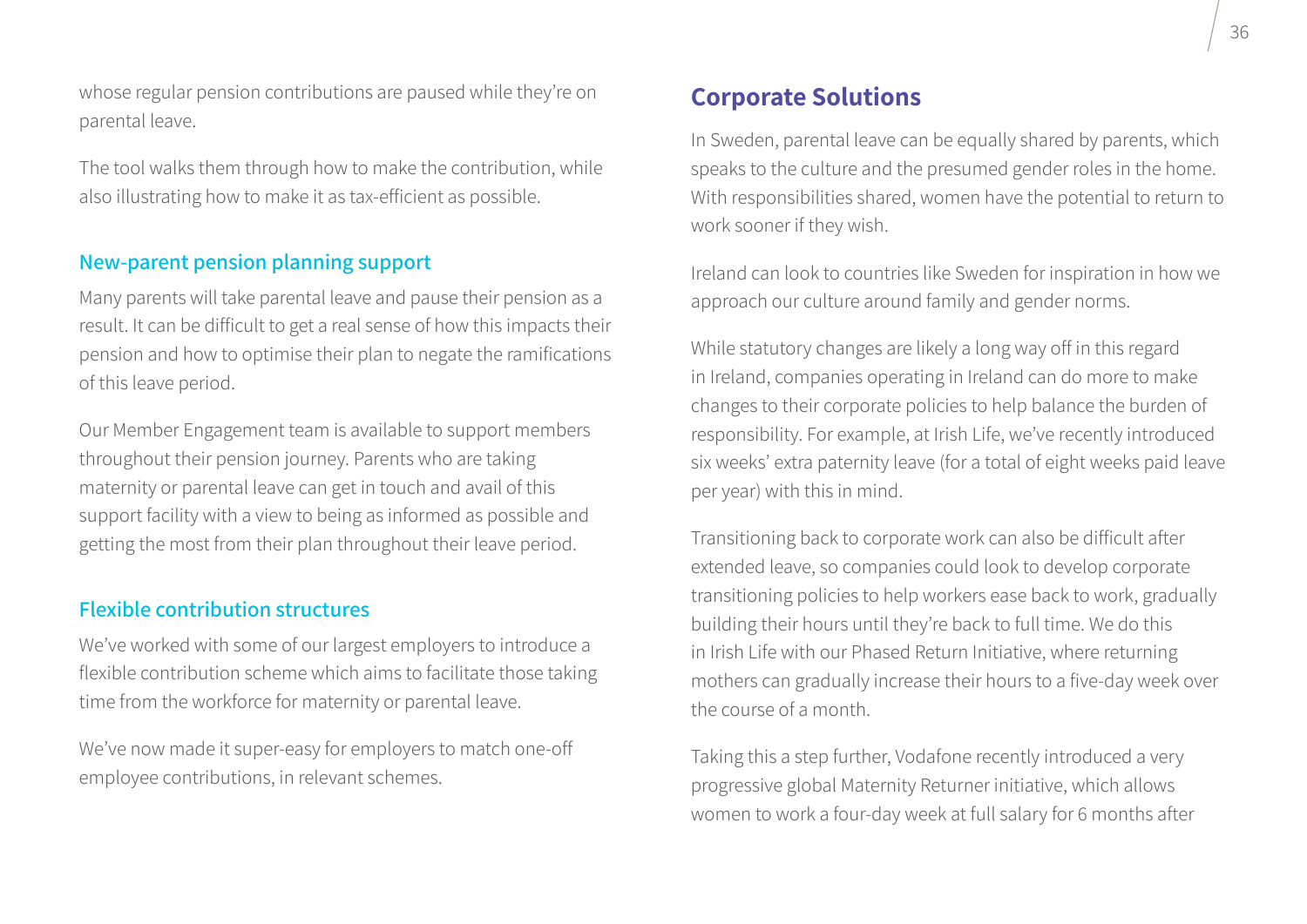maternity leave to allow for an easier transition back into the workplace, negating any gap or reduction in contributions.

These changes are already happening, in tandem with a societal shift in Ireland at large. Companies are incorporating diversity and inclusion into their ethos, which is slowly eradicating the legacy gender issues that have prevailed for decades.

The gender pay gap and the gender pension gap are all too real and we owe it to the women of the country to do better – by creating a level playing field that facilitates everyone, regardless of gender, status or position.

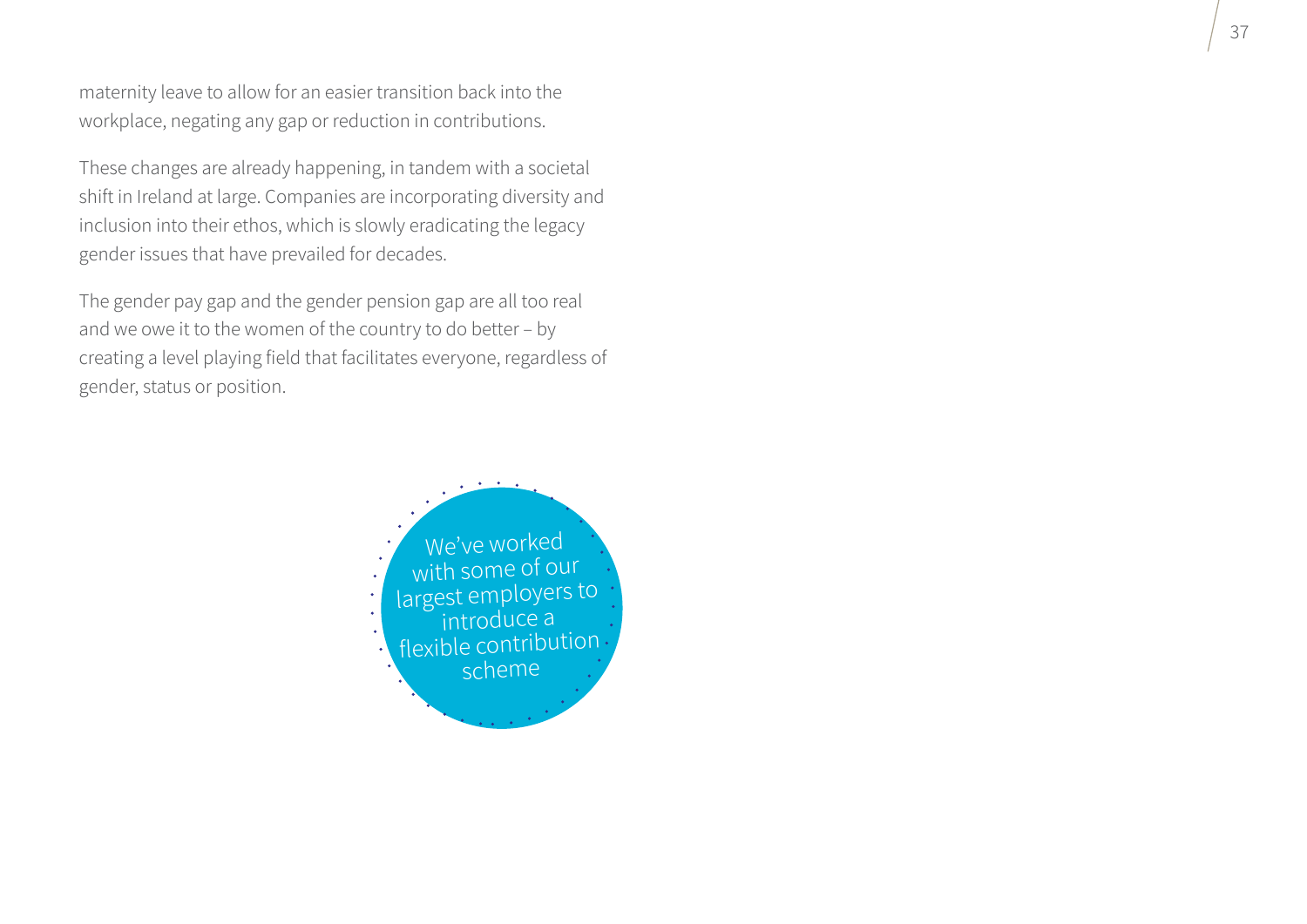#### "The gender pay gap and the gender pension pay gap

## are **all too real** and we **owe it to the women**

of the country to **do better**"

## **Methodology and Sources** 7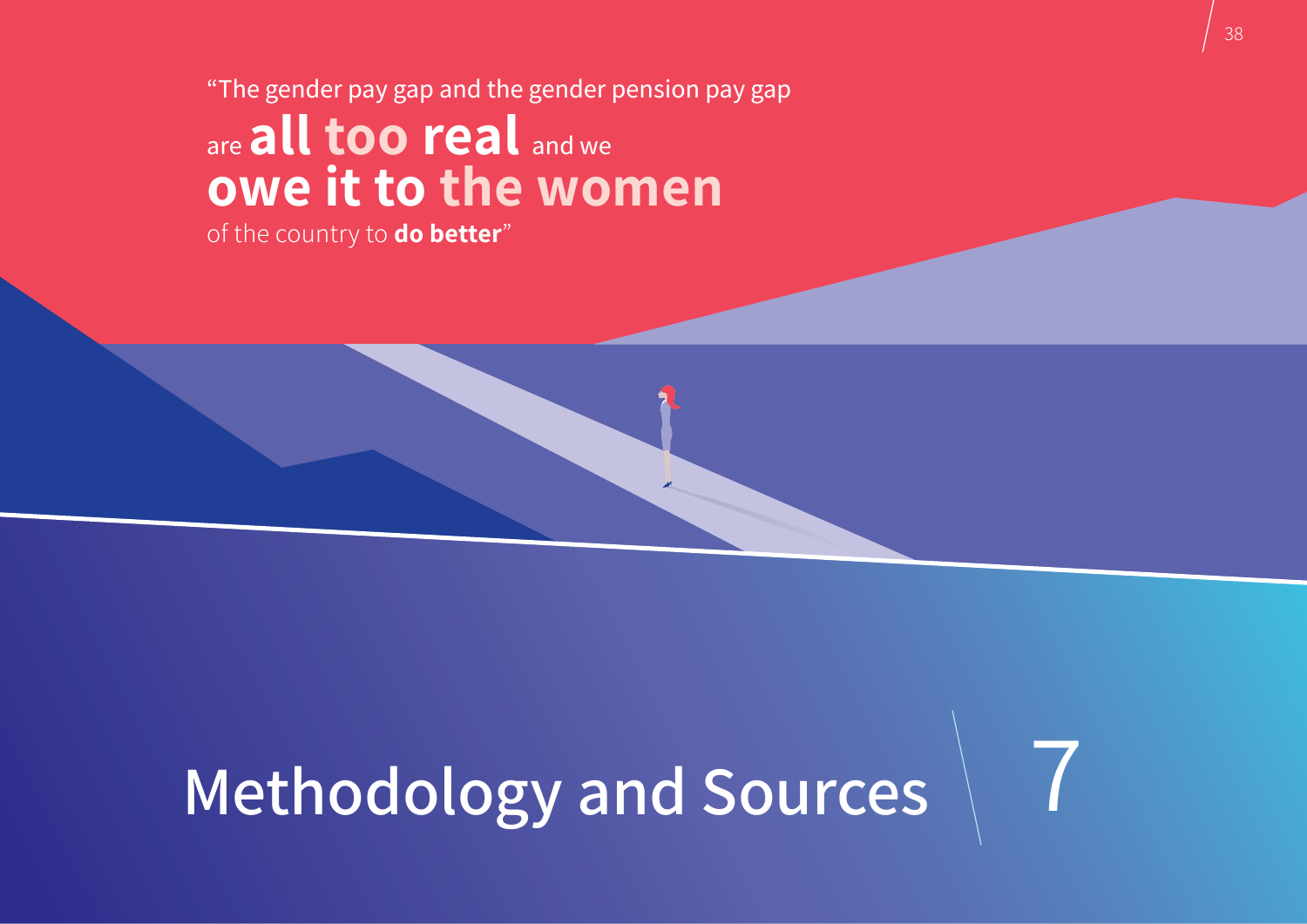## **Methodology and Sources**

## **Methodology**

The data we have used within this report is extracted from our book of Defined Contribution plan members.

We looked at all active and deferred members within all our Defined Contribution plans.

This data represents 80,000 members across 1,400 pension schemes. The data was extracted in March 2019 and August 2019.

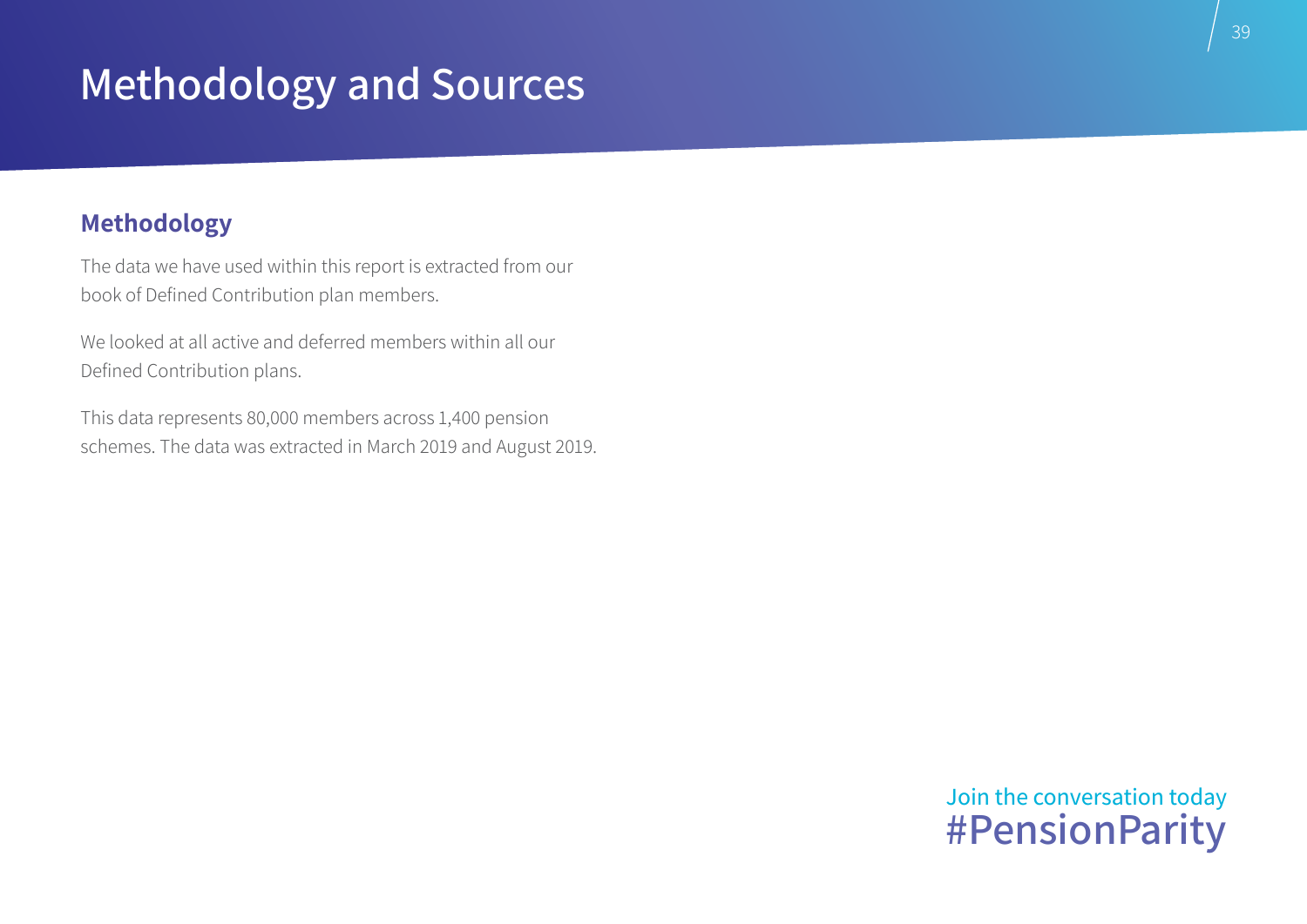#### **Sources**

- 1. Eurostat The life of women and men in Europe a statistical portrait, 2018
- 2. Irish Life DC Plan data, March 2019
- 3. European Parliament The Gender Gap in Pensions in the EU, 2019
- 4. Irish Life DC Plan data, March 2019
- 5. CSO Life Expectancy Statistics 2012
- 6. CSO Pension Coverage 2018
- 7. CSO Men and Women in Ireland 2016
- 8. Irish Life DC Plan data, March 2019
- 9. Irish Life DC Plan data, March 2019
- 10. Irish Life DC Plan data, March 2019
- 11. Irish Life DC Plan data, March 2019
- 12. European Commission Pension Adequacy Report, 2018
- 13. Irish Life DC Plan data, March 2019
- 14. CSO Women and Men in Ireland 2016
- 15. Irish Life DC Plan data, March 2019
- 16. CSO Labour Force Survey, 2019
- 17. Irish Life DC Plan data, March 2019
- 18. Irish Life DC Plan data, March 2019
- 19. Irish Life DC Plan data, March 2019
- 20. Irish Life DC Plan data, March 2019
- 21. CSO Labour Force Survey 2019
- 22. CSO Women and Men in Ireland 2016
- 23. Women in Management Survey 2017
- 24. CSO Women and Men in Ireland 2016
- 25. CSO Census of Population 2016 Profile 9 Health, Disability and Carers
- 26. Irish Life DC Plan data, March 2019
- 27. CSO Pension Coverage Quarter 3 2018

## Join the conversation today **#PensionParity**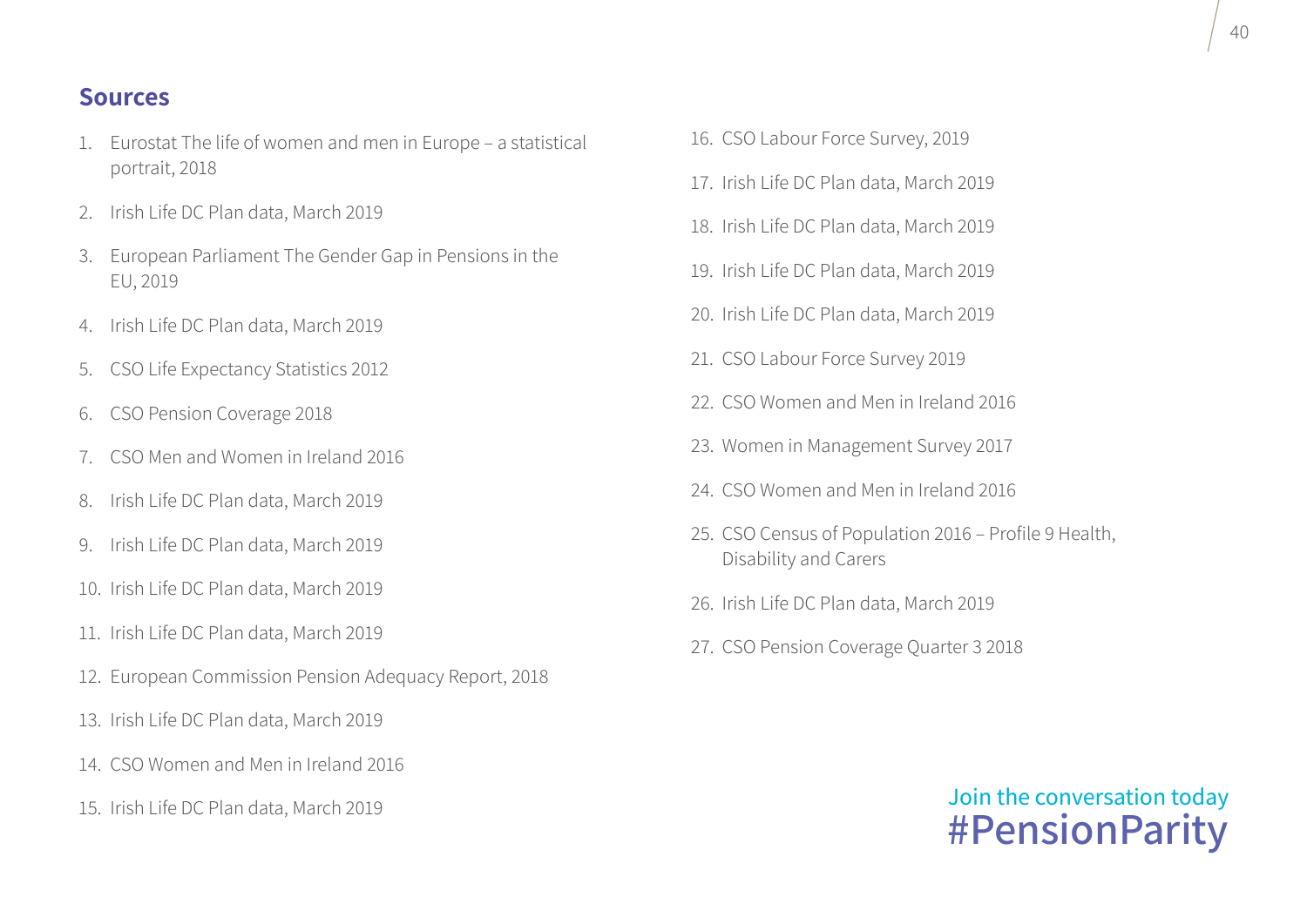## **Links to Sources**

**European Commission Pension Adequacy Report 2018** <https://ec.europa.eu/social/BlobServlet?docId=19417&langId=en>

**Eurostat The life of women and men in Europe – a statistical portrait 2018**

[https://ec.europa.eu/eurostat/cache/infographs/womenmen/images/pdf/WomenMenEurope-DigitalPublication-2018\\_en.pdf?lang=en](https://ec.europa.eu/eurostat/cache/infographs/womenmen/images/pdf/WomenMenEurope-DigitalPublication-2018_en.pdf?lang=en)

**CSO Women and Men in Ireland 2016** 

<https://www.cso.ie/en/releasesandpublications/ep/p-wamii/womenandmeninireland2016/>

**CSO Labour Force Survey 2019**

https://pdf.cso.ie/www/pdf/20190625090301\_Labour\_Force\_Survey\_Ouarter\_1\_2019\_full.pdf

**CSO Pension Coverage (CSOPC) 2018**

<https://www.cso.ie/en/releasesandpublications/er/pens/pensioncoverage2018/>

**CSO Life Expectancy Statistics 2012**

<https://www.cso.ie/en/releasesandpublications/er/ilt/irishlifetablesno162010-2012/>

**CSO Census of Population 2016 – Profile 9 Health, Disability and Carers** <https://www.cso.ie/en/releasesandpublications/ep/p-cp9hdc/p8hdc/p9cr/>

**30% Club Women in Management Survey - The Leadership Pipeline 2017** [https://30percentclub.org/assets/uploads/Ireland/PDFs/Women\\_in\\_Management\\_survey\\_2017\\_FINAL.pdf](https://30percentclub.org/assets/uploads/Ireland/PDFs/Women_in_Management_survey_2017_FINAL.pdf)